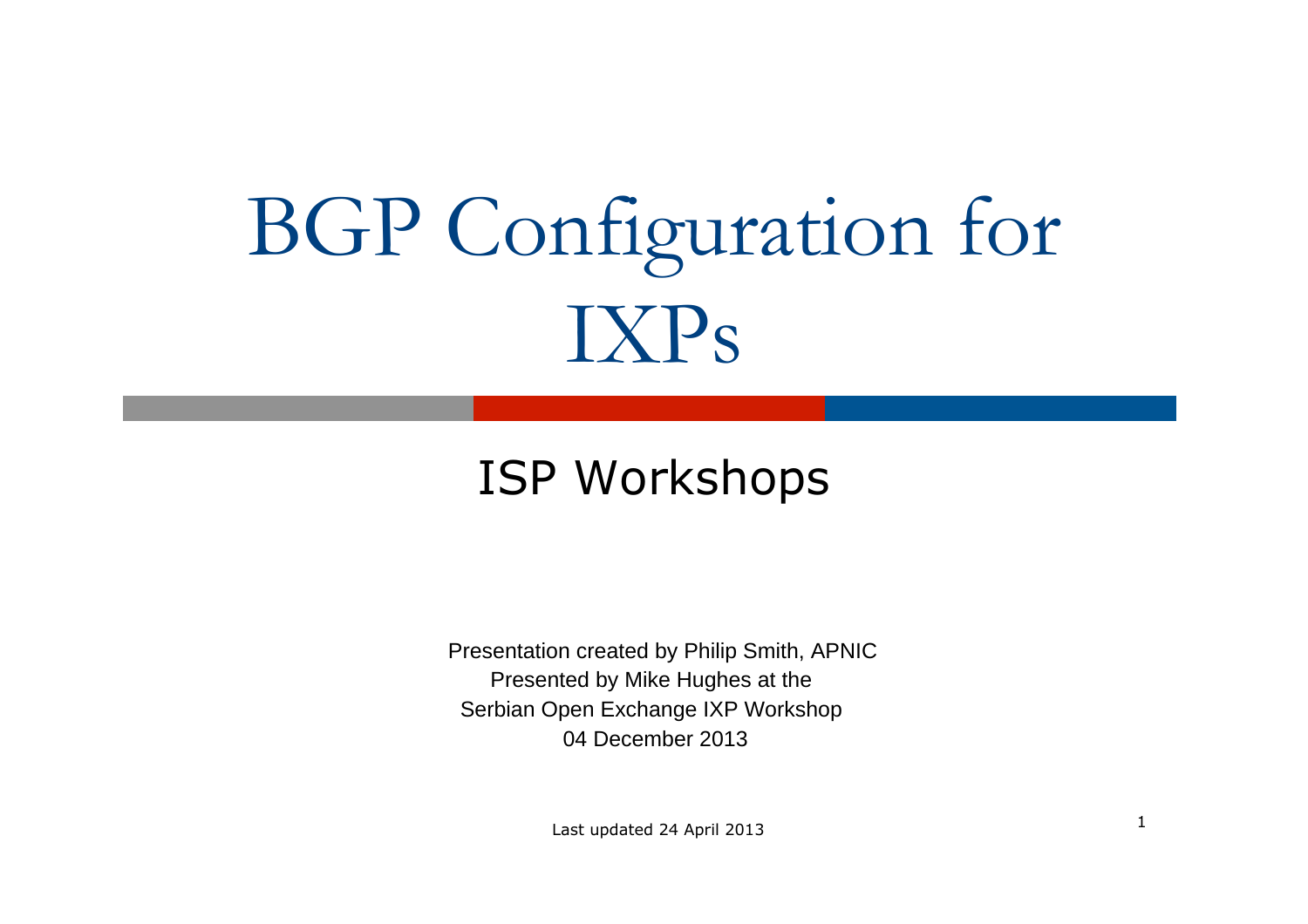# Background

- p This presentation covers the BGP configurations required for a participant at an Internet Exchange Point
	- It does not cover the technical design of an IXP
	- Nor does it cover the financial and operational benefits of participating in an IXP
	- See the IXP Design Presentation that is part of this Workshop Material set for financial, technical and operational details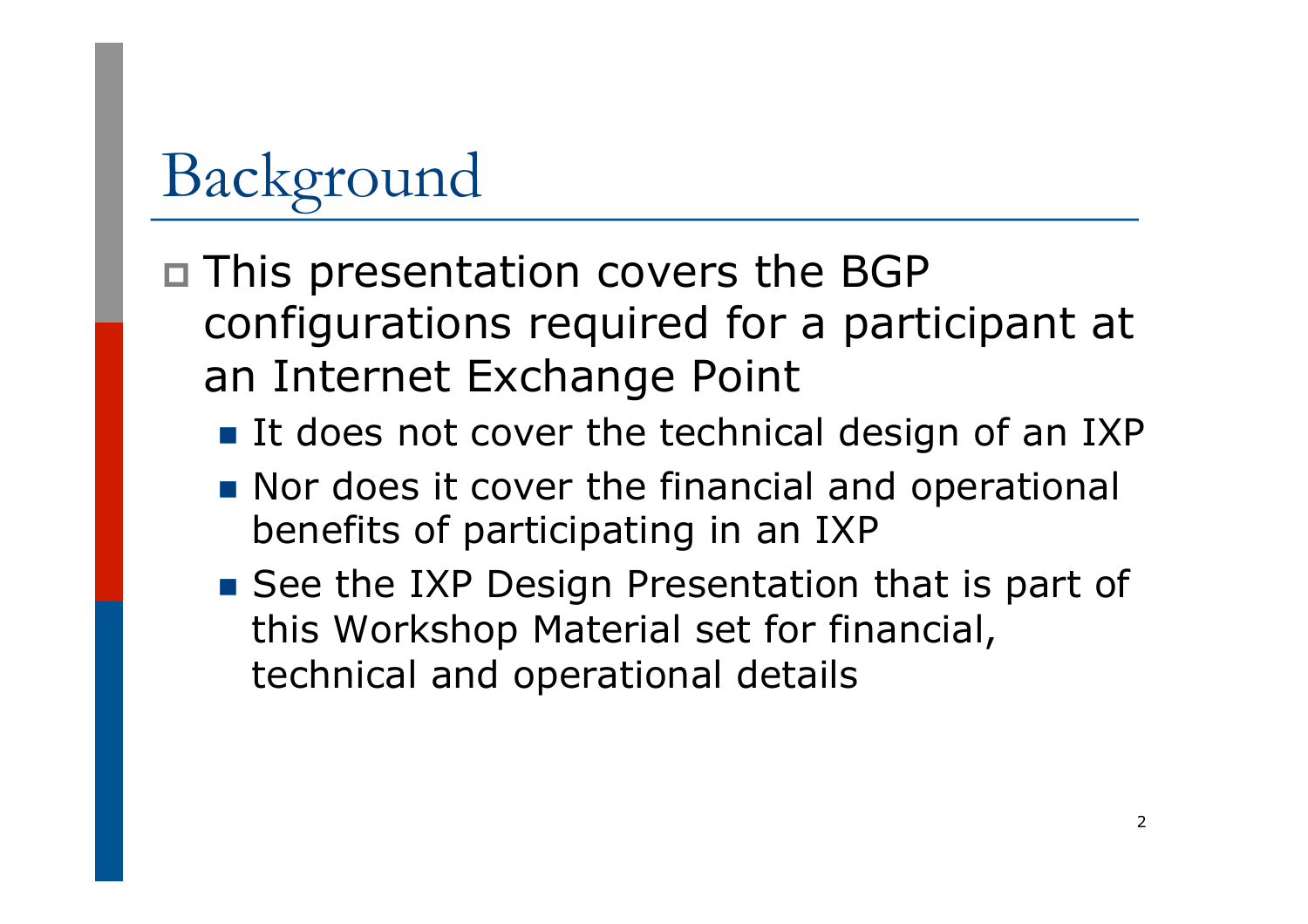# Recap: Definitions

- $\Box$  Transit carrying traffic across a network, usually for a fee
	- **n** Traffic and prefixes originating from one AS are carried across an intermediate AS to reach their destination AS
- $\Box$  Peering private interconnect between two ASNs, usually for no fee
- p Internet Exchange Point common interconnect location where several ASNs exchange routing information and traffic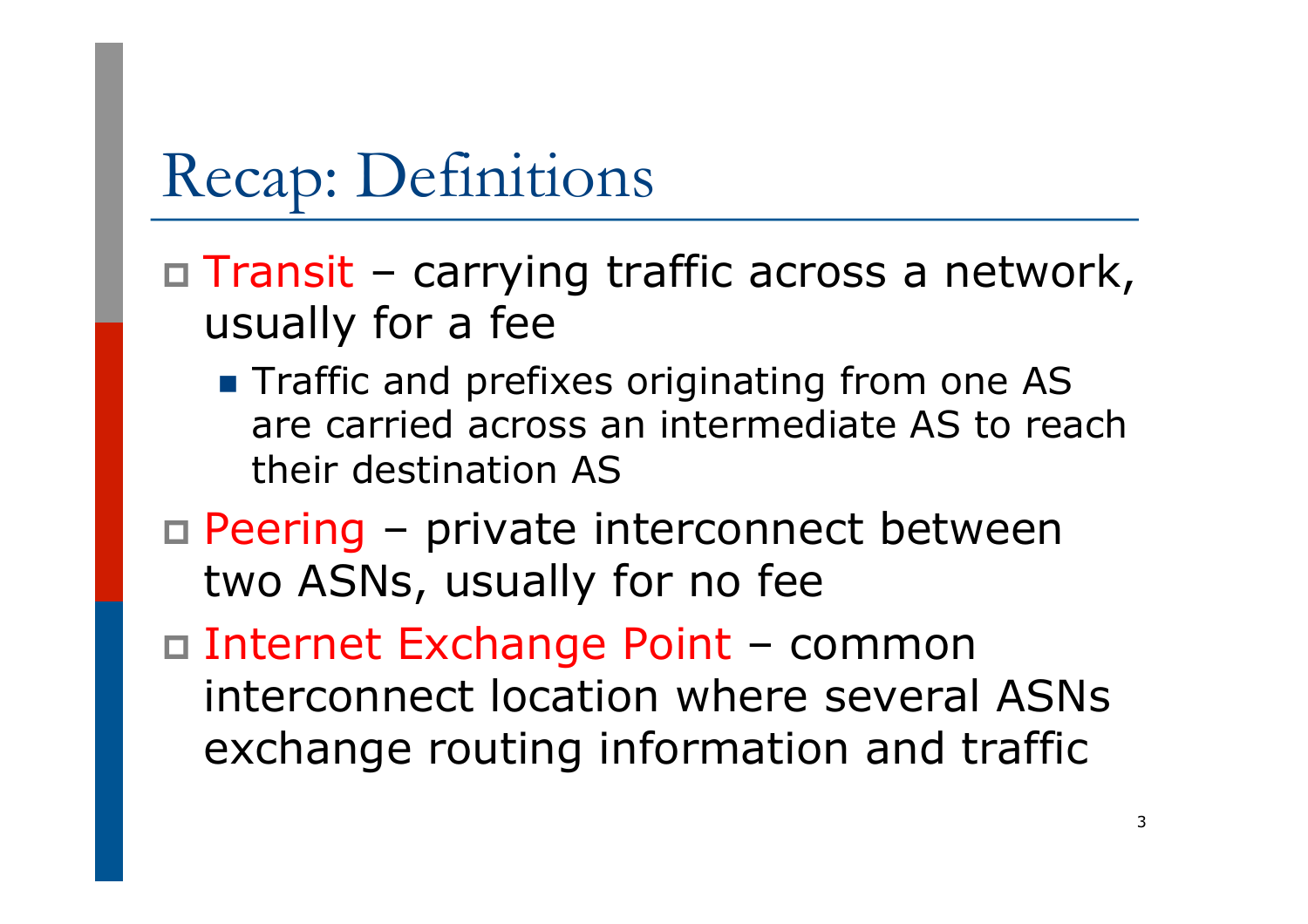# IXP Peering Issues

- p Only announce your aggregates and your customer aggregates at IXPs
- p Only accept the aggregates which your peer is entitled to originate
- □ Never carry a default route on an IXP (or private) peering router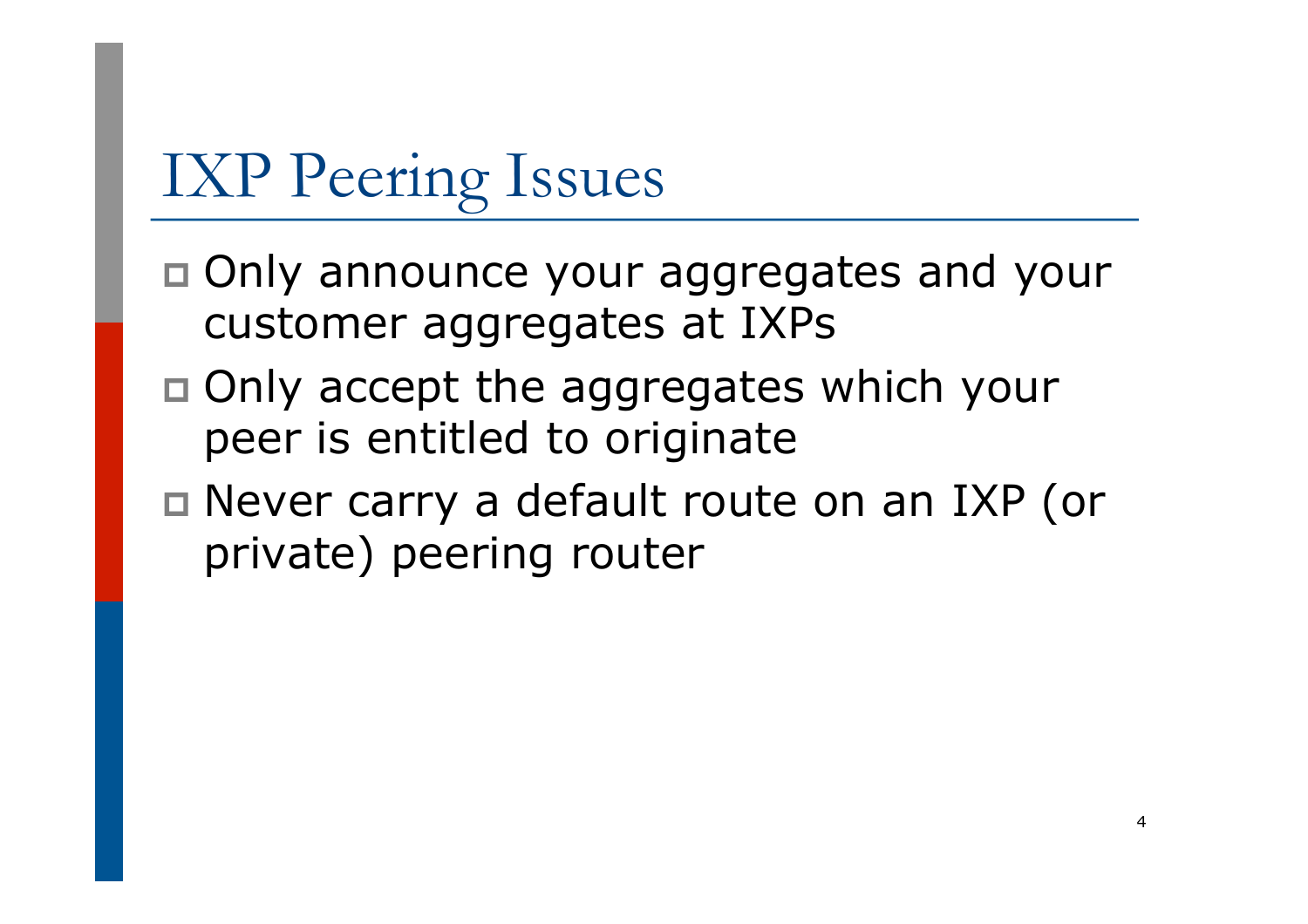## ISP Transit Issues

Many mistakes are made on the Internet today due to incomplete understanding of how to configure BGP for peering at Internet Exchange Points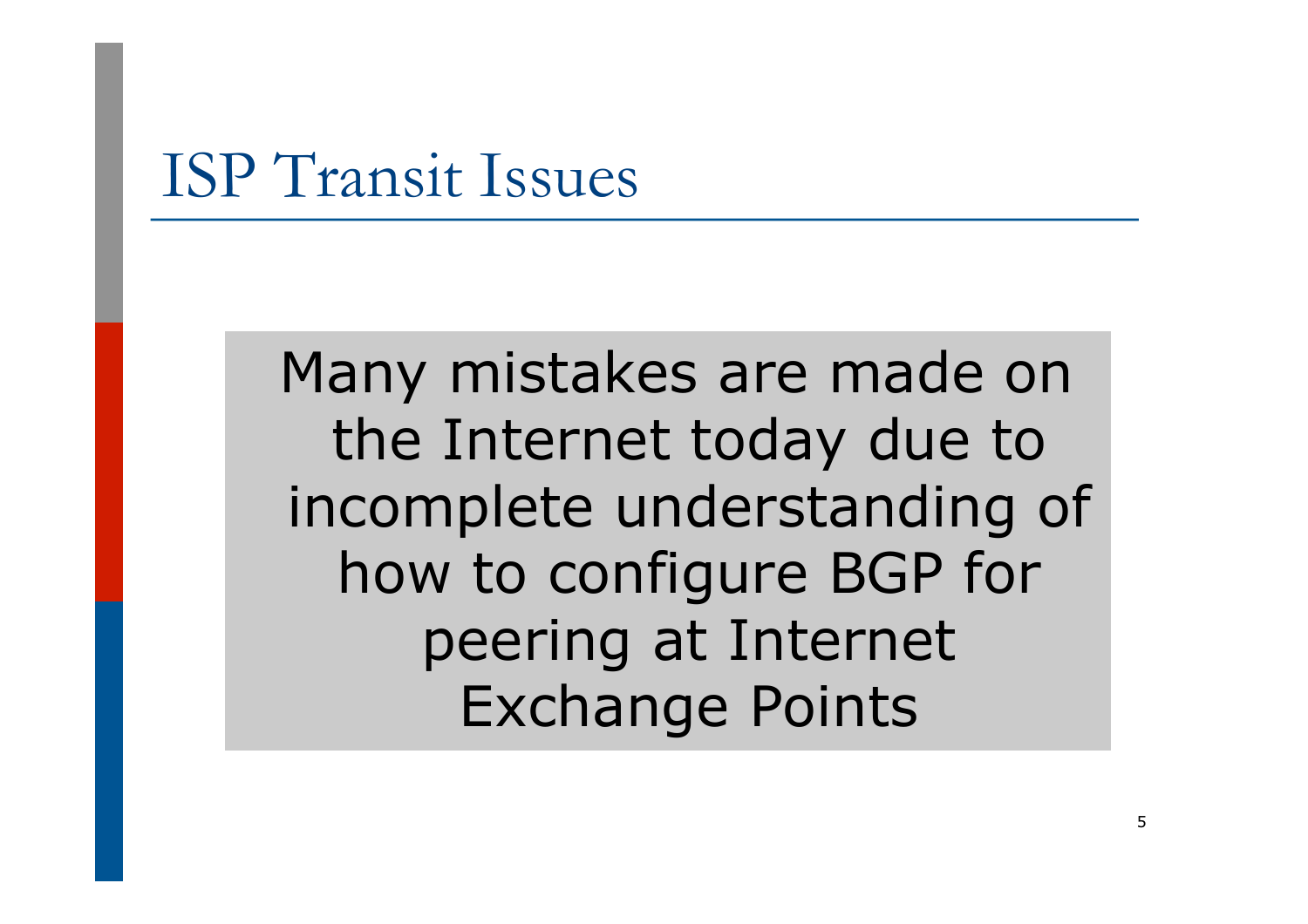# Simple BGP Configuration example

Exchange Point Configuration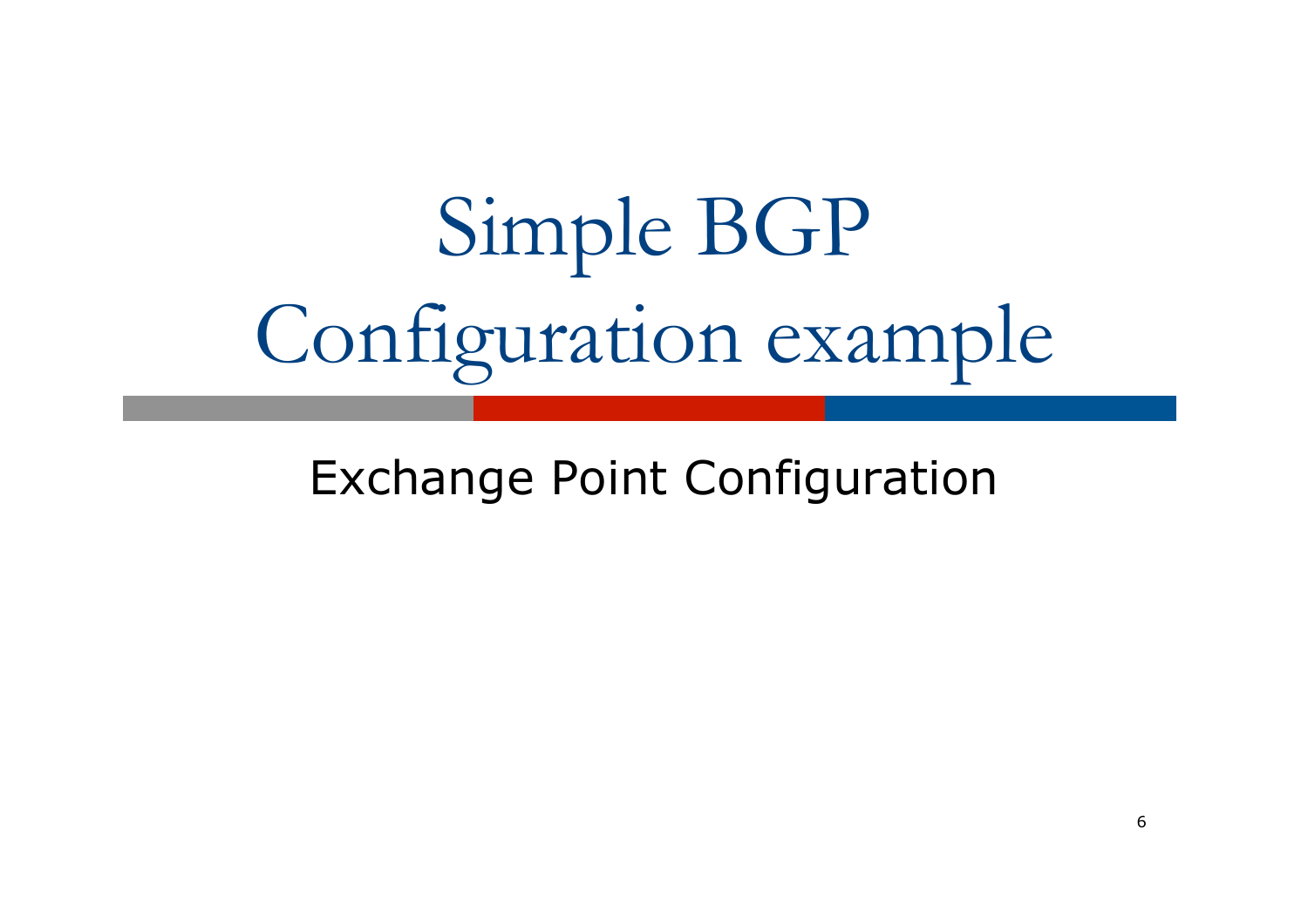# Exchange Point Example

□ Exchange point with 6 ASes present

 $\blacksquare$  Layer 2 – ethernet switch

 $\square$  Each ISP peers with the other

 $\blacksquare$  NO transit across the IXP is allowed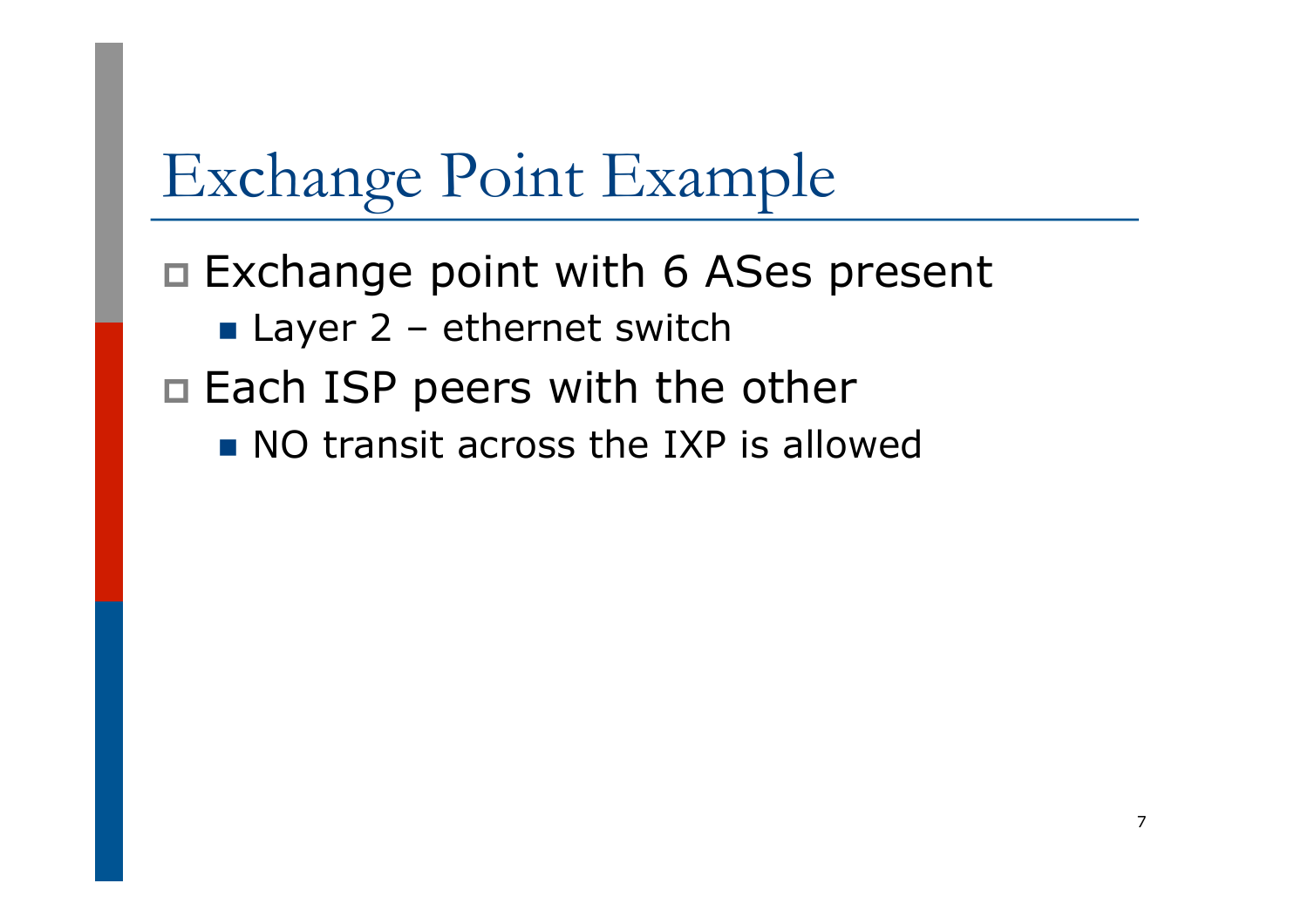

□ Each of these represents a border router in a different autonomous system  $\frac{1}{8}$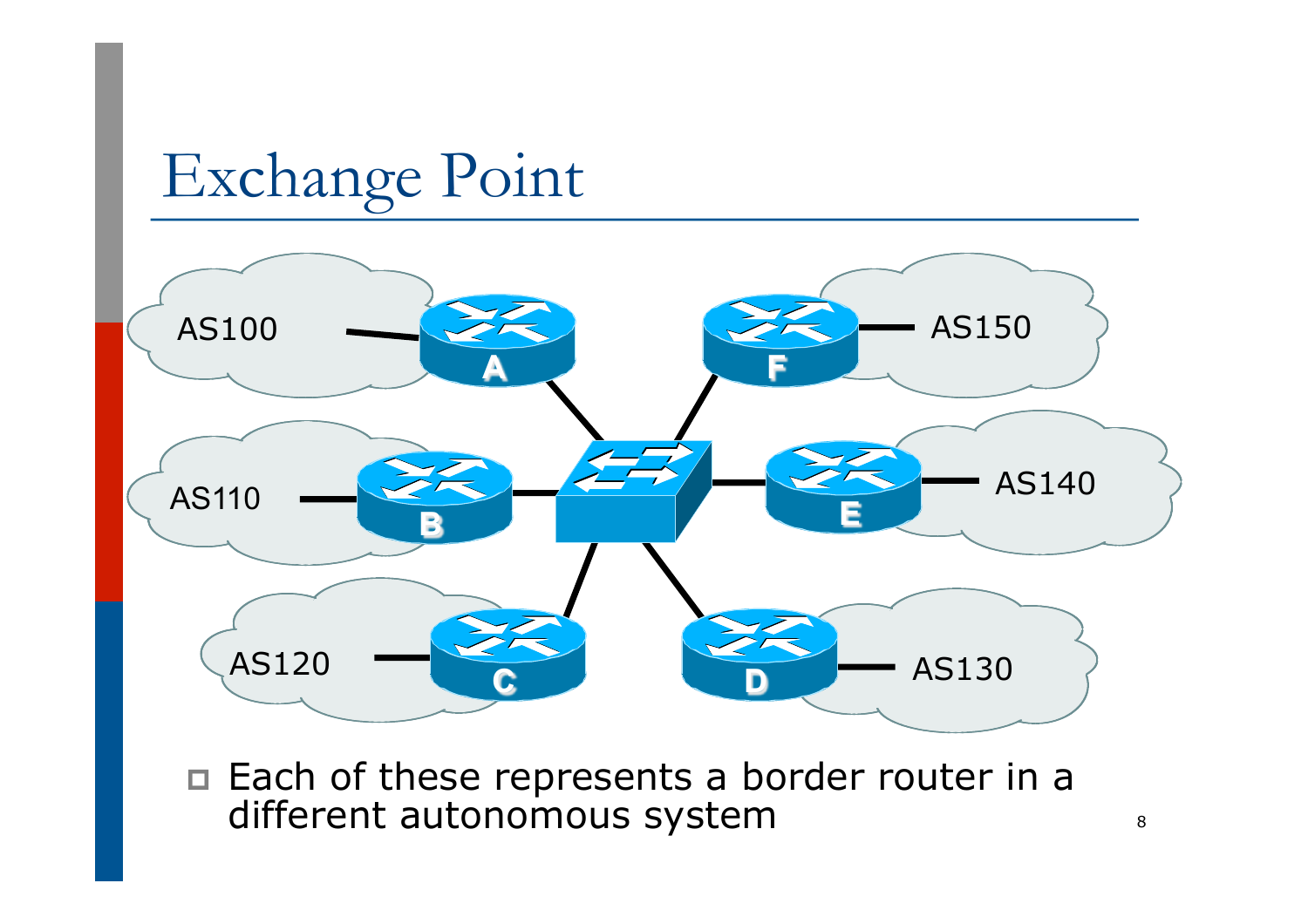# Router configuration

#### $\Box$  IXP router is usually located at the Exchange Point premises

■ Configuration needs to be such that disconnecting it from the backbone does not cause routing loops or traffic blackholes

### $\square$  Create a peer-group for IXP peers

- All outbound policy to each peer will be the same
- $\Box$  Ensure the router is not carrying the default route
	- Or the full routing table (for that matter)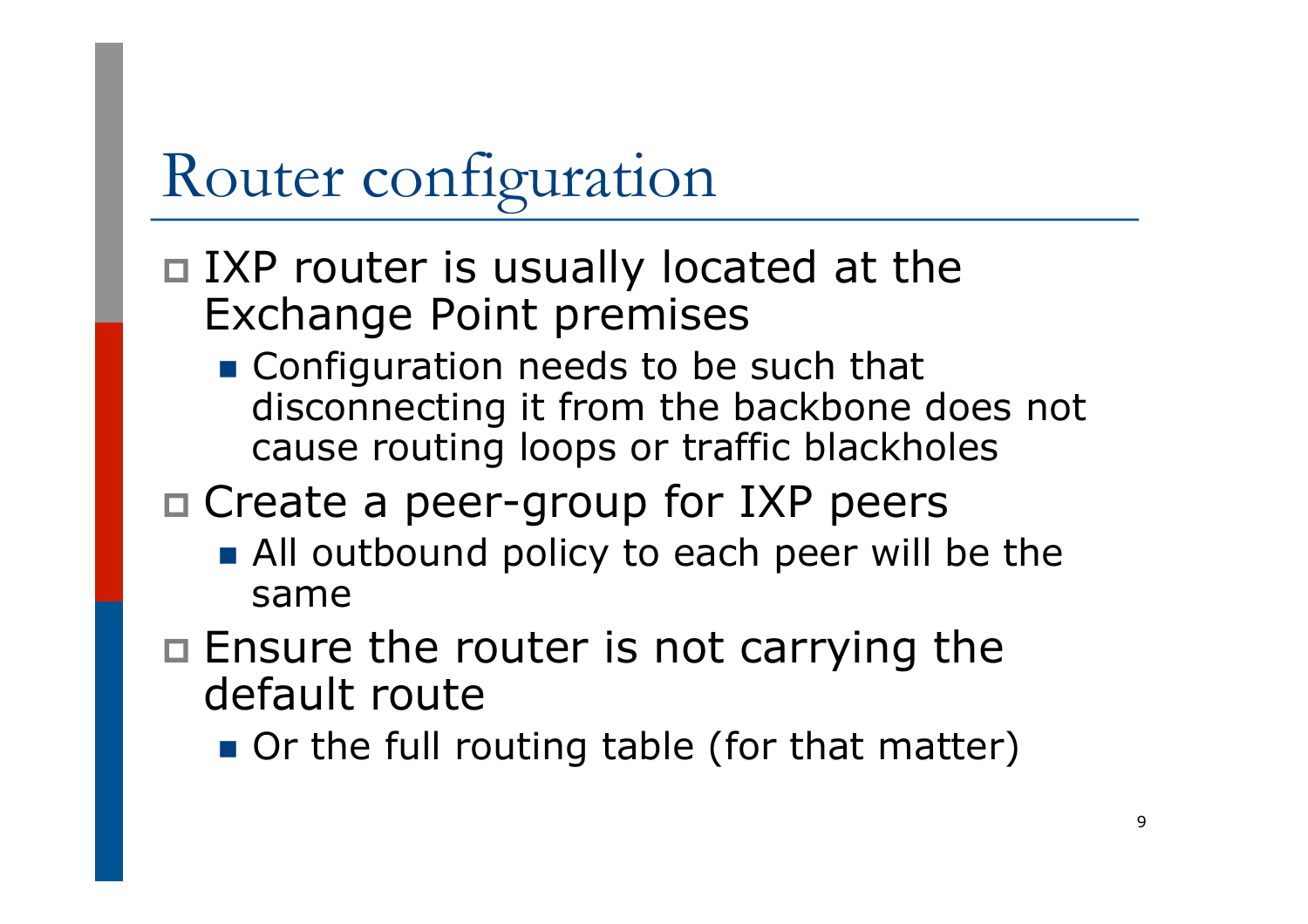# Creating a peer-group & route-map

```
router bgp 100 
  neighbor ixp-peer peer-group 
  neighbor ixp-peer send-community 
  neighbor ixp-peer prefix-list my-prefixes out 
  neighbor ixp-peer route-map set-local-pref in 
! 
ip prefix-list my-prefixes permit 121.10.0.0/19 
! 
route-map set-local-pref permit 10 
  set local-preference 150 
! 
                                       Only allow AS100 address 
                                       block to IXP peers 
                              Prefixes heard from IXP peers 
                              have highest preference
```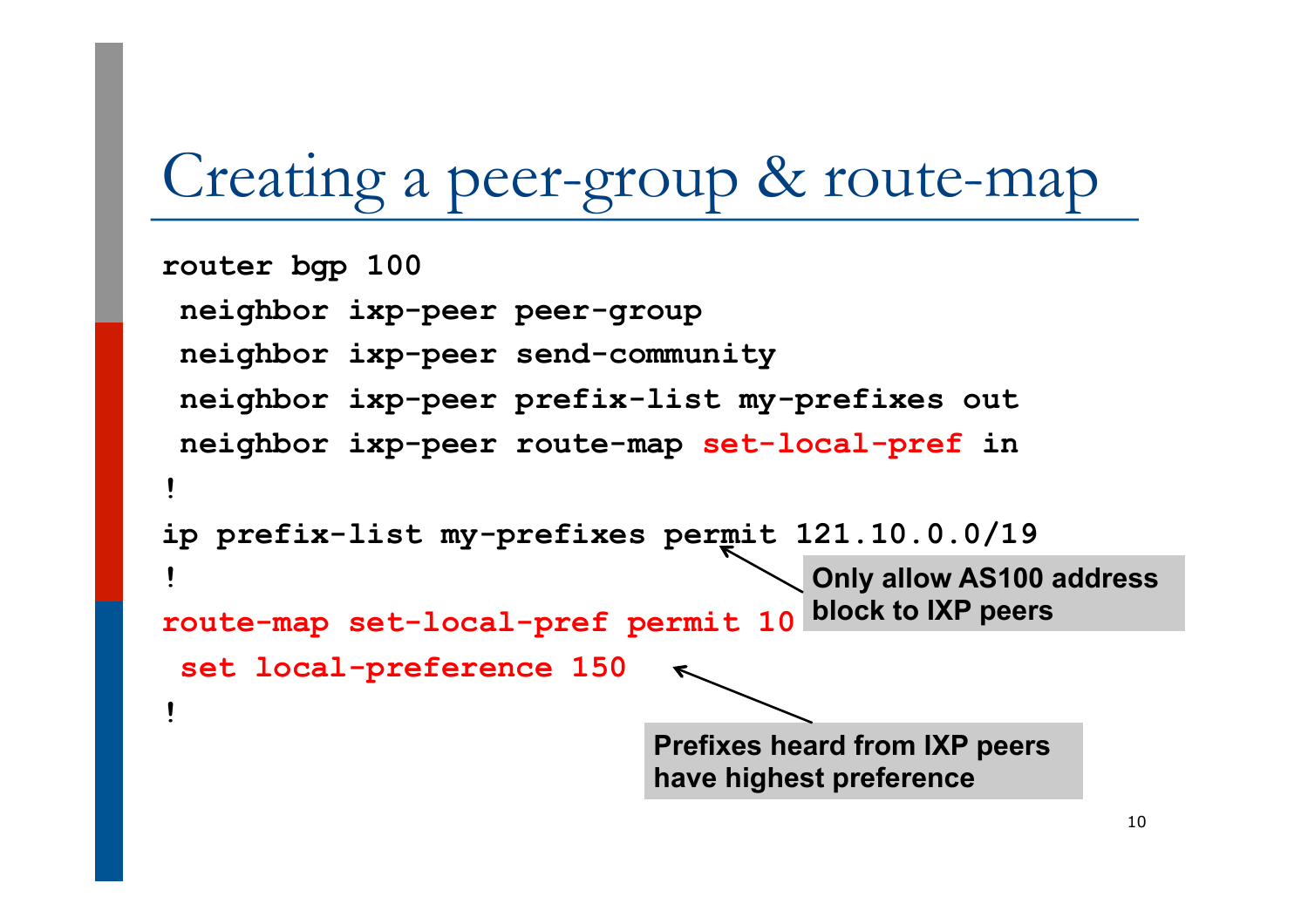## Interface and BGP configuration (1)

```
interface fastethernet 0/0 
  description Exchange Point LAN 
  ip address 120.5.10.1 mask 255.255.255.224 
  no ip directed-broadcast 
  no ip proxy-arp 
 no ip redirects 
! 
router bgp 100 
  neighbor 120.5.10.2 remote-as 110 
  neighbor 120.5.10.2 peer-group ixp-peer 
  neighbor 120.5.10.2 prefix-list peer110 in 
  neighbor 120.5.10.3 remote-as 120 
  neighbor 120.5.10.3 peer-group ixp-peers 
  neighbor 120.5.10.3 prefix-list peer120 in
                                 IXP LAN BCP configuration
```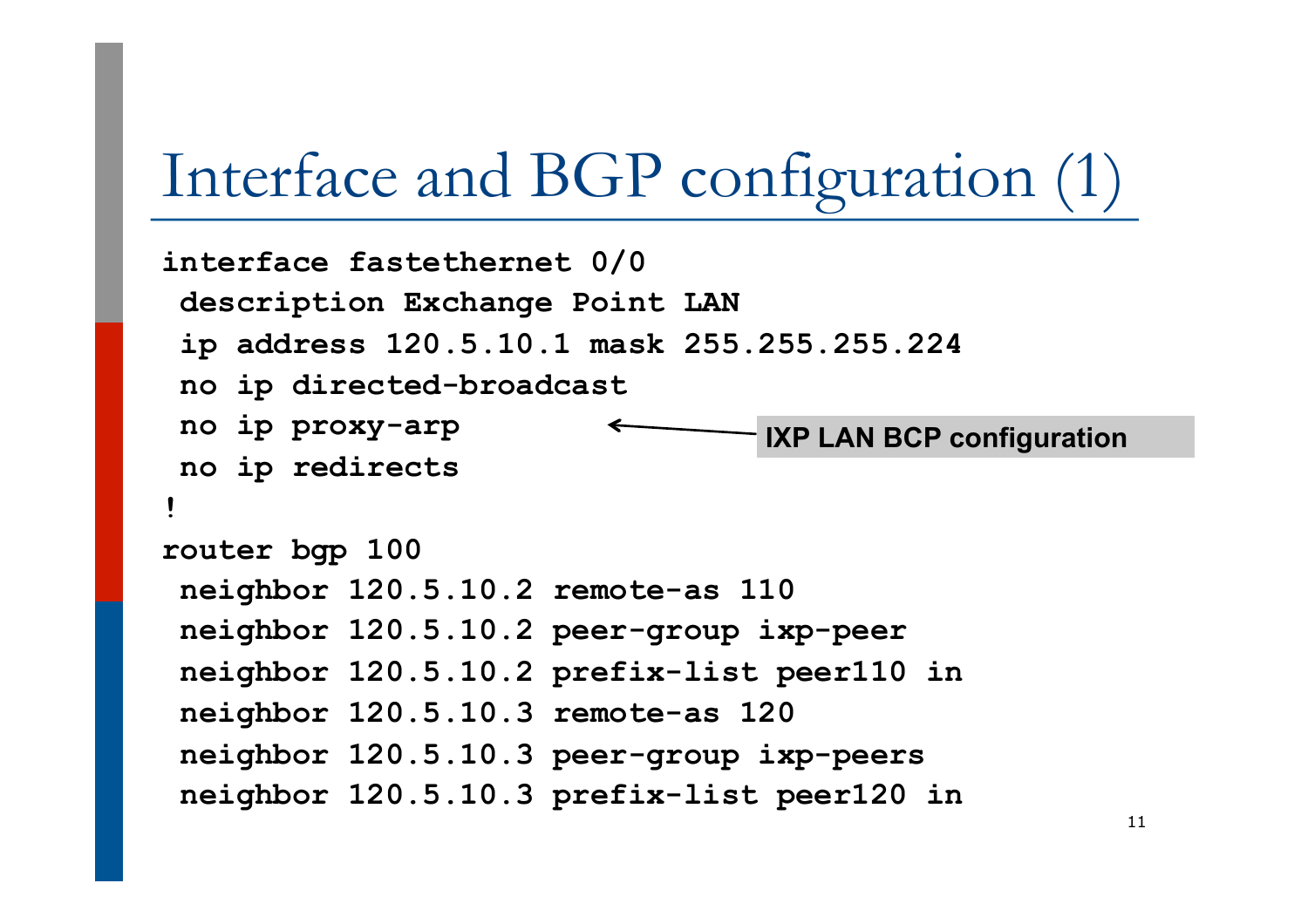## Interface and BGP Configuration (2)

```
 neighbor 120.5.10.4 remote-as 130 
  neighbor 120.5.10.4 peer-group ixp-peers 
  neighbor 120.5.10.4 prefix-list peer130 in 
  neighbor 120.5.10.5 remote-as 140 
  neighbor 120.5.10.5 peer-group ixp-peers 
 neighbor 120.5.10.5 prefix-list peer140 in 
  neighbor 120.5.10.6 remote-as 150 
  neighbor 120.5.10.6 peer-group ixp-peers 
 neighbor 120.5.10.6 prefix-list peer150 in 
! 
ip route 121.10.0.0 255.255.224.0 null0 
! 
ip prefix-list peer110 permit 122.0.0.0/19 
ip prefix-list peer120 permit 122.30.0.0/19 
ip prefix-list peer130 permit 122.12.0.0/19 
ip prefix-list peer140 permit 122.18.128.0/19 
ip prefix-list peer150 permit 122.1.32.0/19 
                                                             12 
                                               Peer-group applied 
                                               to each peer 
                                               Each peer has own 
                                               inbound filter
```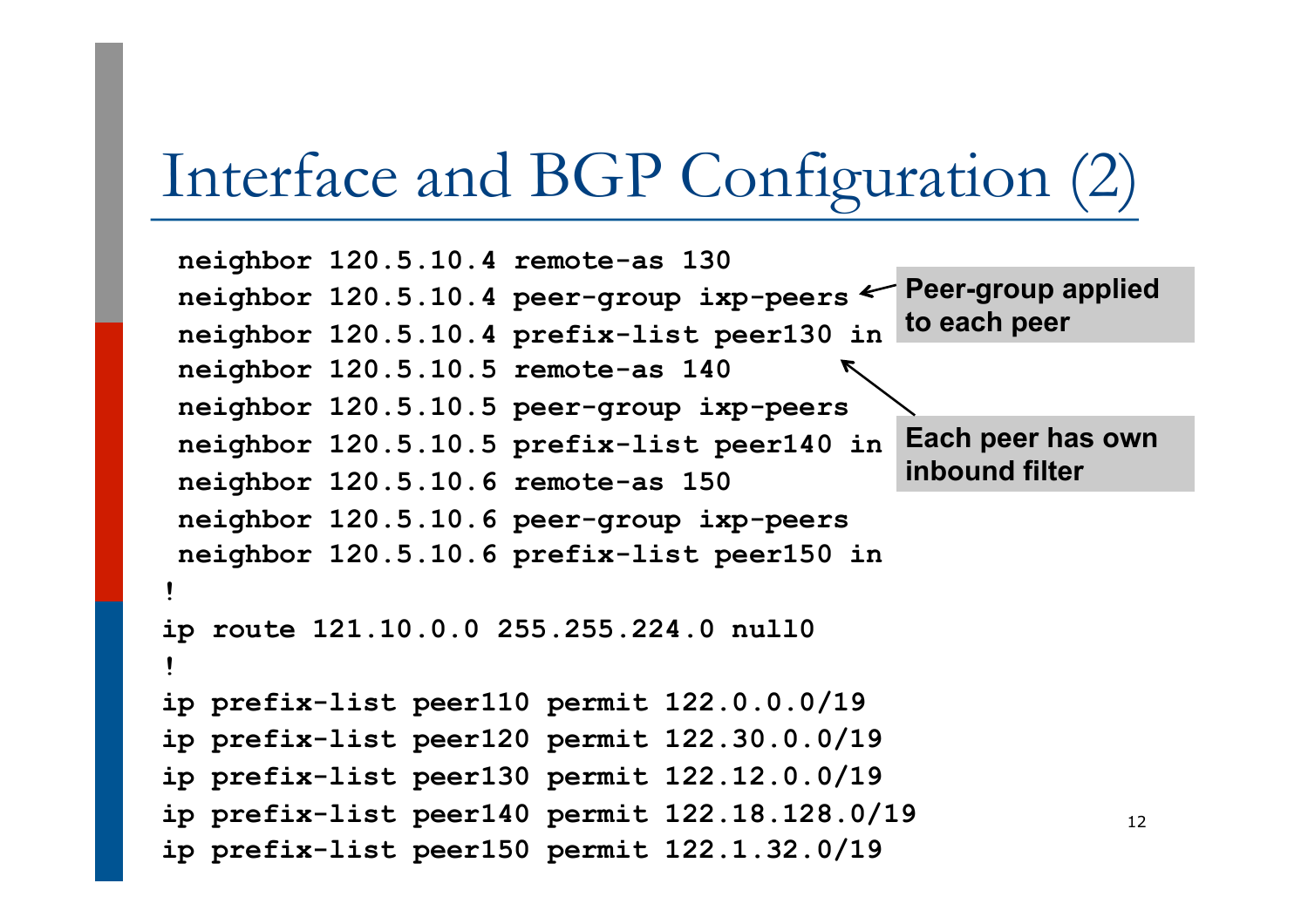$\square$  Configuration of the other routers in the AS is similar in concept

- $\Box$  Notice inbound and outbound prefix filters
	- outbound announces myprefixes only
	- n inbound accepts peer prefixes only
- p Notice inbound route-map
	- Set local preference higher than default ensures that if the same prefix is heard via AS100 upstream, the best path for traffic is via the IXP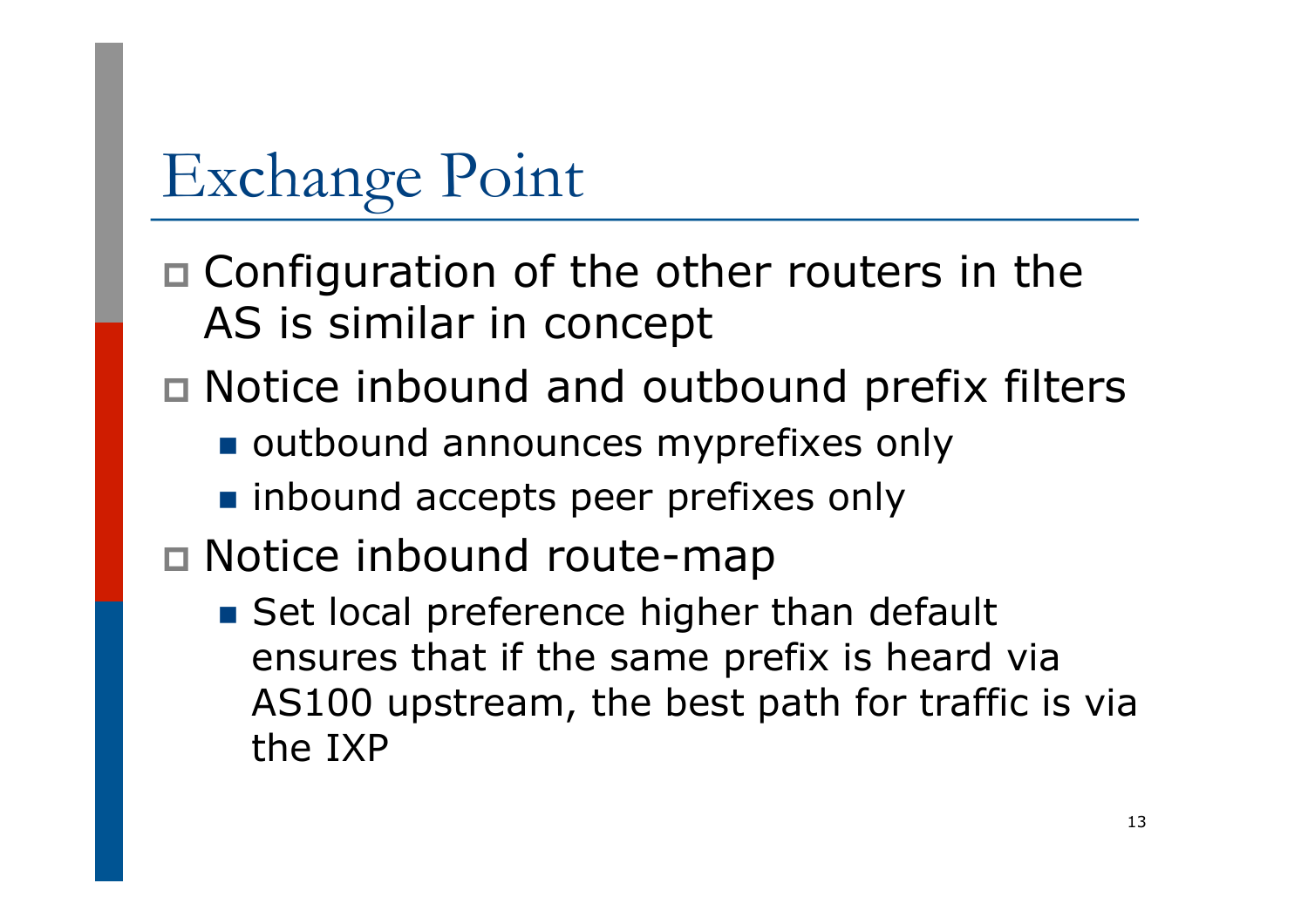### $\square$  Ethernet port configuration

- Be aware of LAN configuration best practices
- Switch off proxy arp, redirects and broadcasts (if not already default)
- □ IXP border router must NOT carry prefixes with origin outside local AS and IXP participant ASes
	- **Helps prevent "stealing of bandwidth"**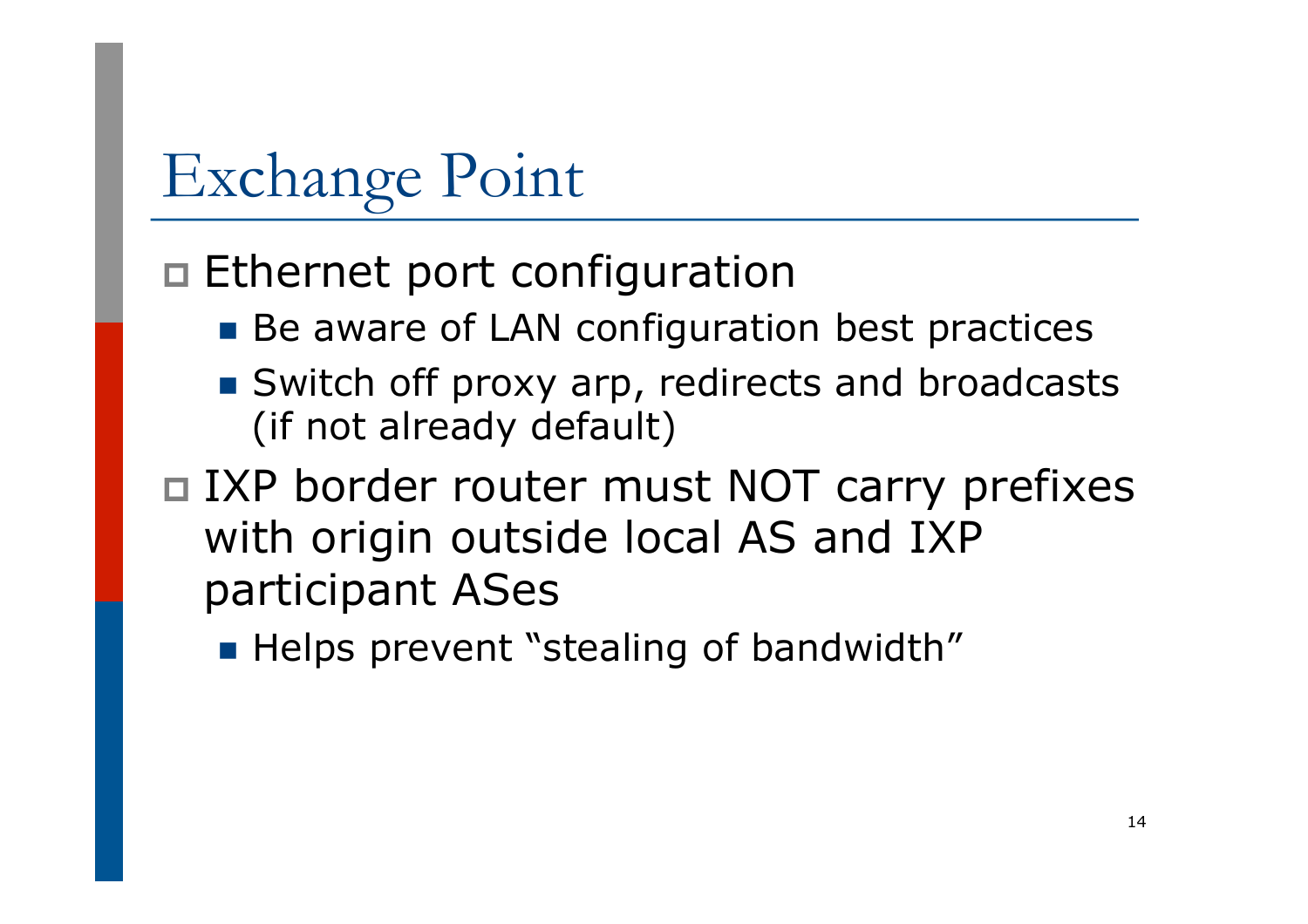#### p Issues:

- $\blacksquare$  AS100 needs to know all the prefixes its peers are announcing
- $\blacksquare$  New prefixes requires the prefix-lists to be updated
- p Alternative solutions
	- Use the Internet Routing Registry to build prefix list
	- **n** Use AS Path filters (could be risky)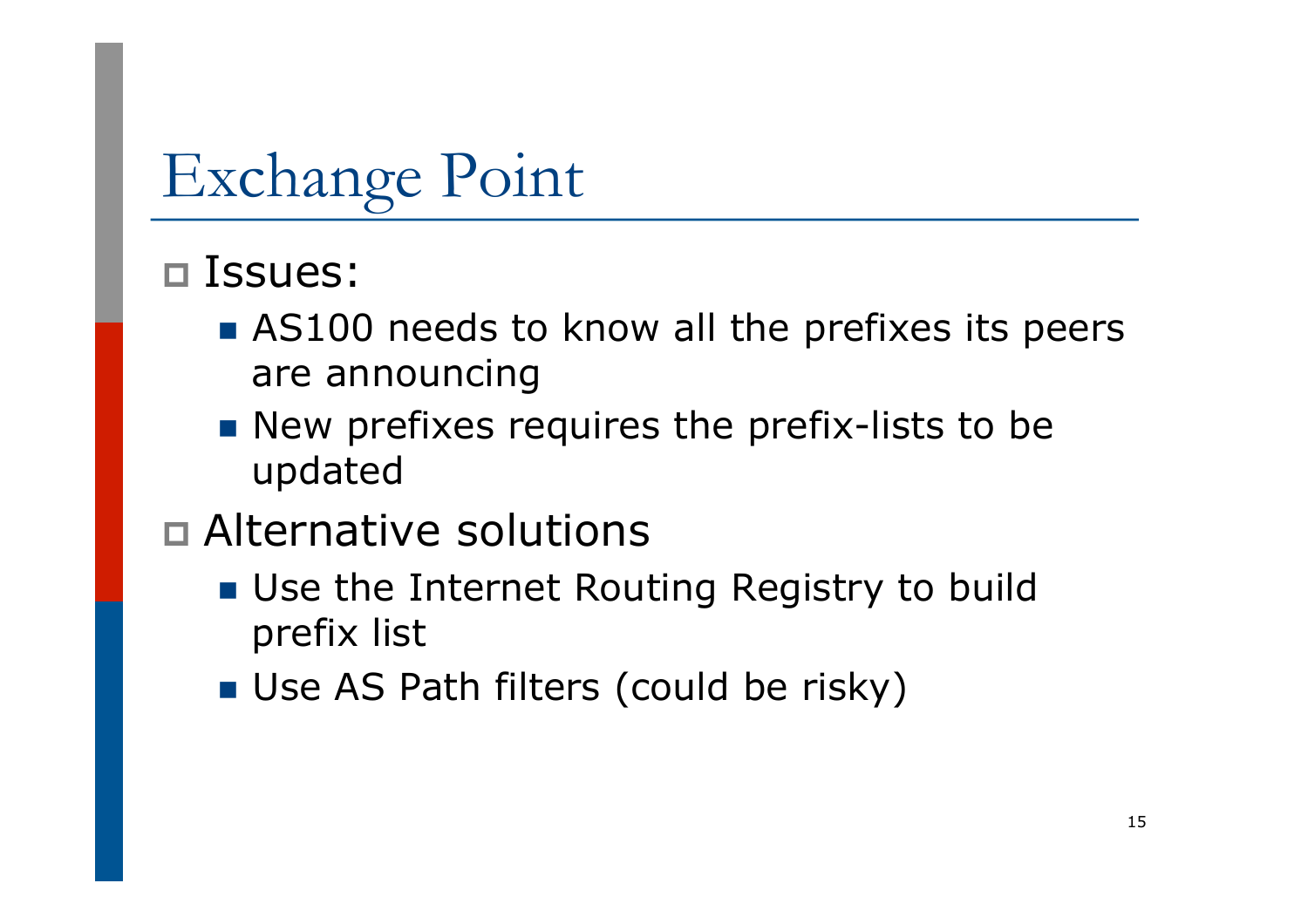# More Complex BGP example

### Exchange Point Configuration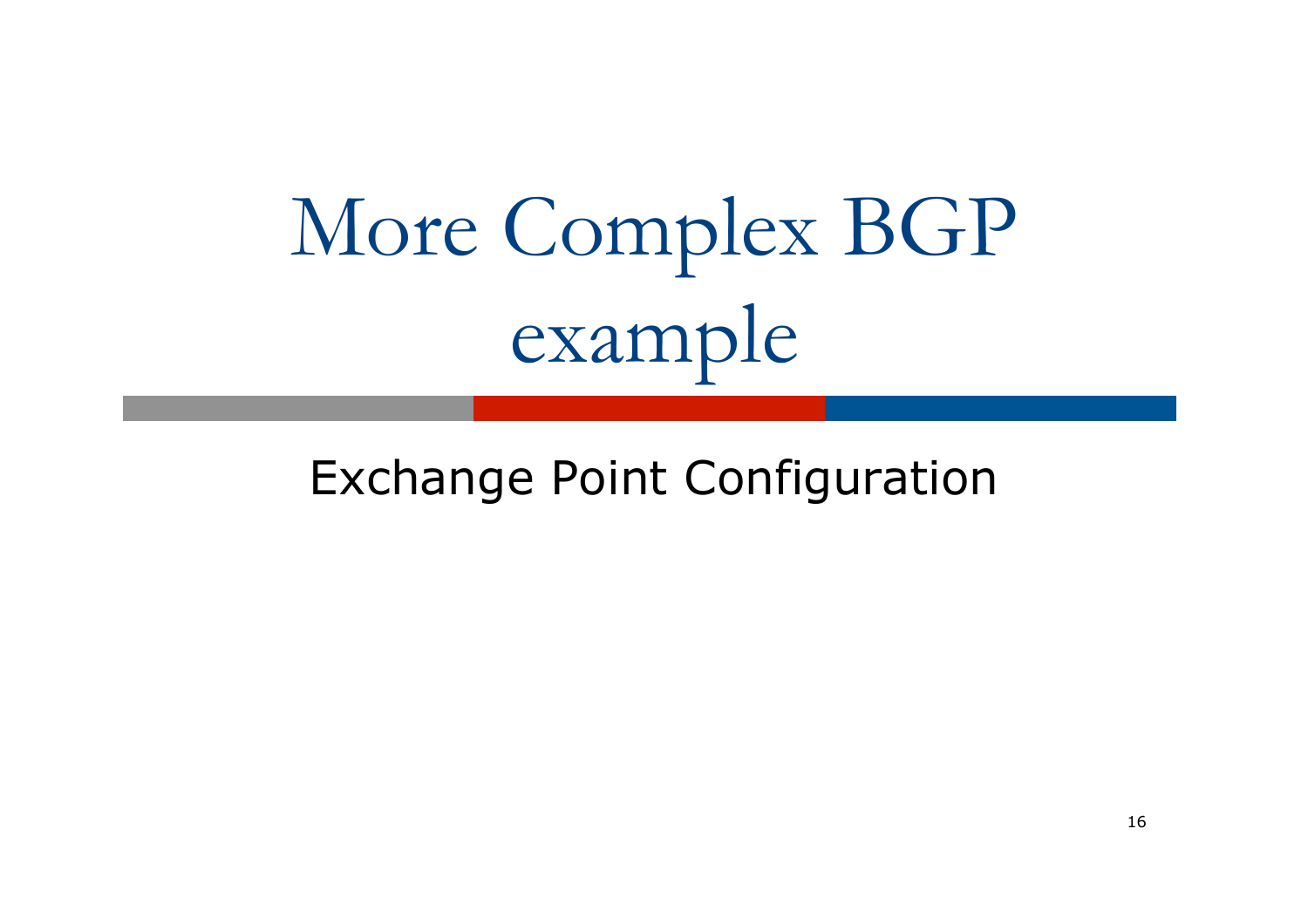# Exchange Point Example

 $\Box$  Exchange point with 6 ASes present

 $\blacksquare$  Layer 2 – ethernet switch

 $\Box$  Each ISP peers with the other

- $\blacksquare$  NO transit across the IXP allowed
- ISPs at exchange points provide transit to their BGP customers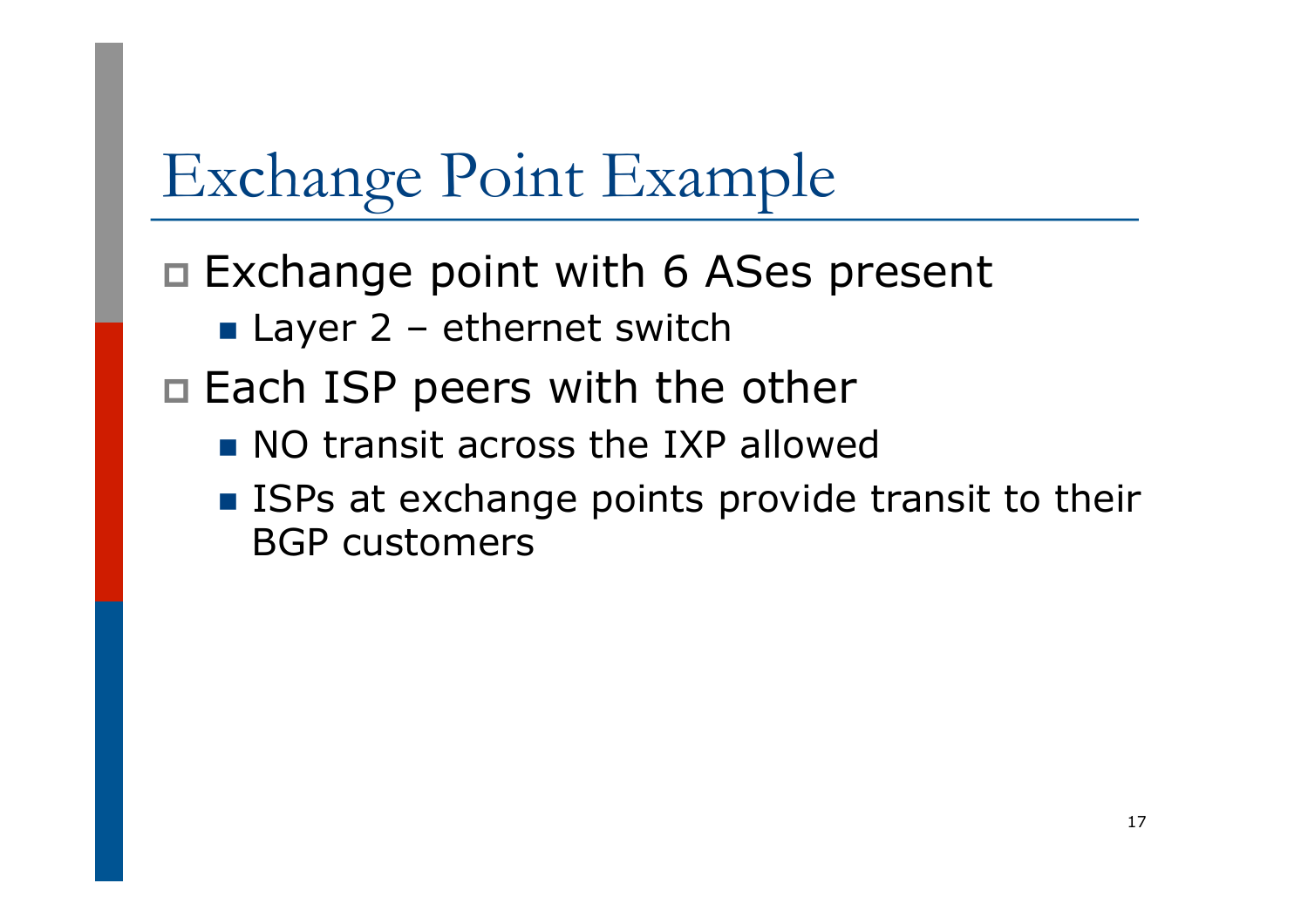

□ Each of these represents a border router in a different autonomous system  $\frac{1}{18}$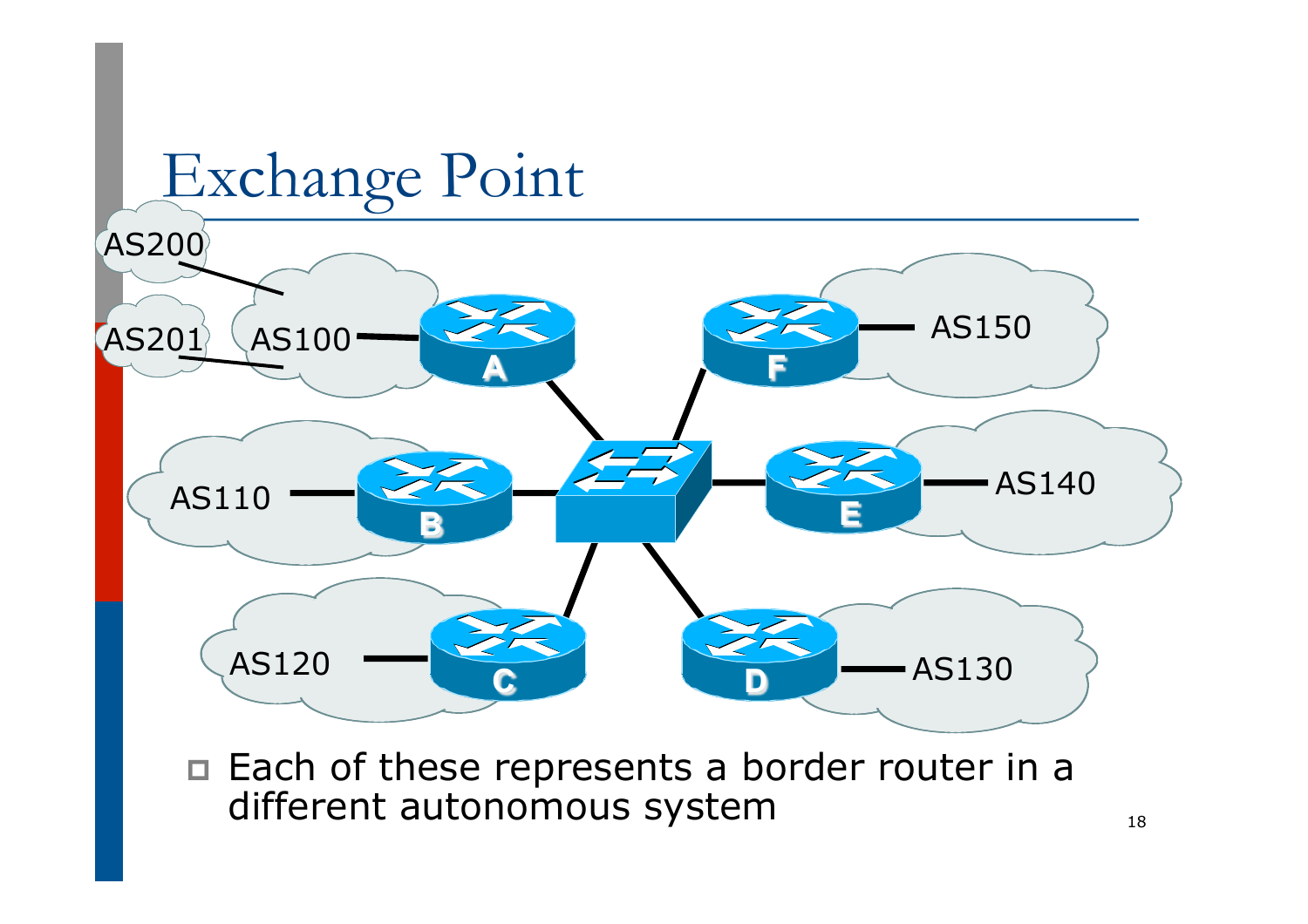# Exchange Point Router A configuration

```
interface fastethernet 0/0 
  description Exchange Point LAN 
  ip address 120.5.10.2 mask 255.255.255.224 
  no ip directed-broadcast 
  no ip proxy-arp 
  no ip redirects 
! 
router bgp 100 
  neighbor ixp-peers peer-group 
  neighbor ixp-peers send-community 
 neighbor ixp-peers prefix-list bogons \cancel{\phi}ut
  neighbor ixp-peers filter-list 10 out 
  neighbor ixp-peers route-map set-local-pref in 
...next slide 
                                          Filter by ASN rather 
                                          than by prefix – and 
                                          block bogons too
```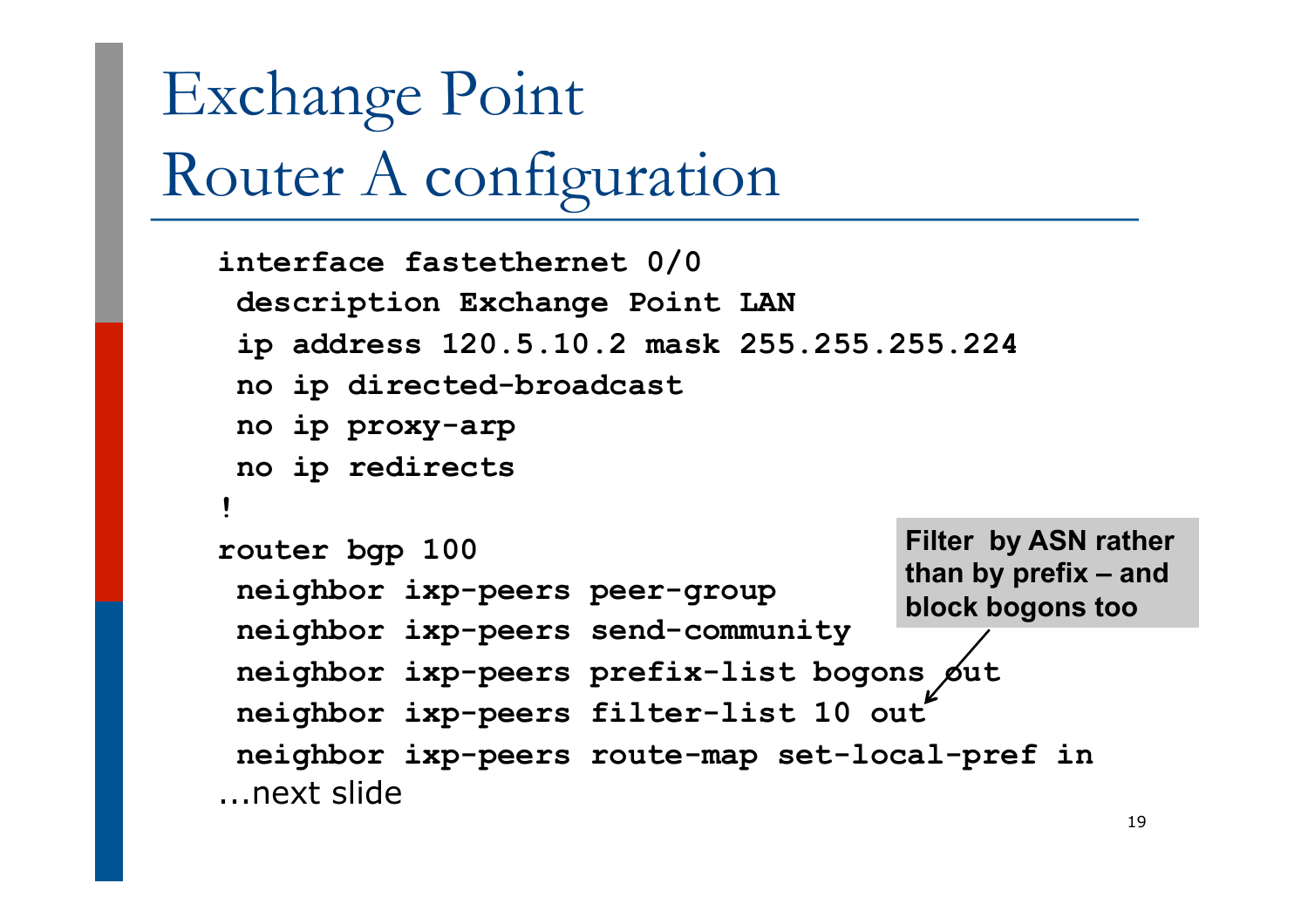**neighbor 120.5.10.2 remote-as 110 neighbor 120.5.10.2 peer-group ixp-peers neighbor 120.5.10.2 prefix-list peer110 in neighbor 120.5.10.3 remote-as 120 neighbor 120.5.10.3 peer-group ixp-peers neighbor 120.5.10.3 prefix-list peer120 in neighbor 120.5.10.4 remote-as 130 neighbor 120.5.10.4 peer-group ixp-peers neighbor 120.5.10.4 prefix-list peer130 in neighbor 120.5.10.5 remote-as 140 neighbor 120.5.10.5 peer-group ixp-peers neighbor 120.5.10.5 prefix-list peer140 in neighbor 120.5.10.6 remote-as 150 neighbor 120.5.10.6 peer-group ixp-peers neighbor 120.5.10.6 prefix-list peer150 in** <sup>20</sup>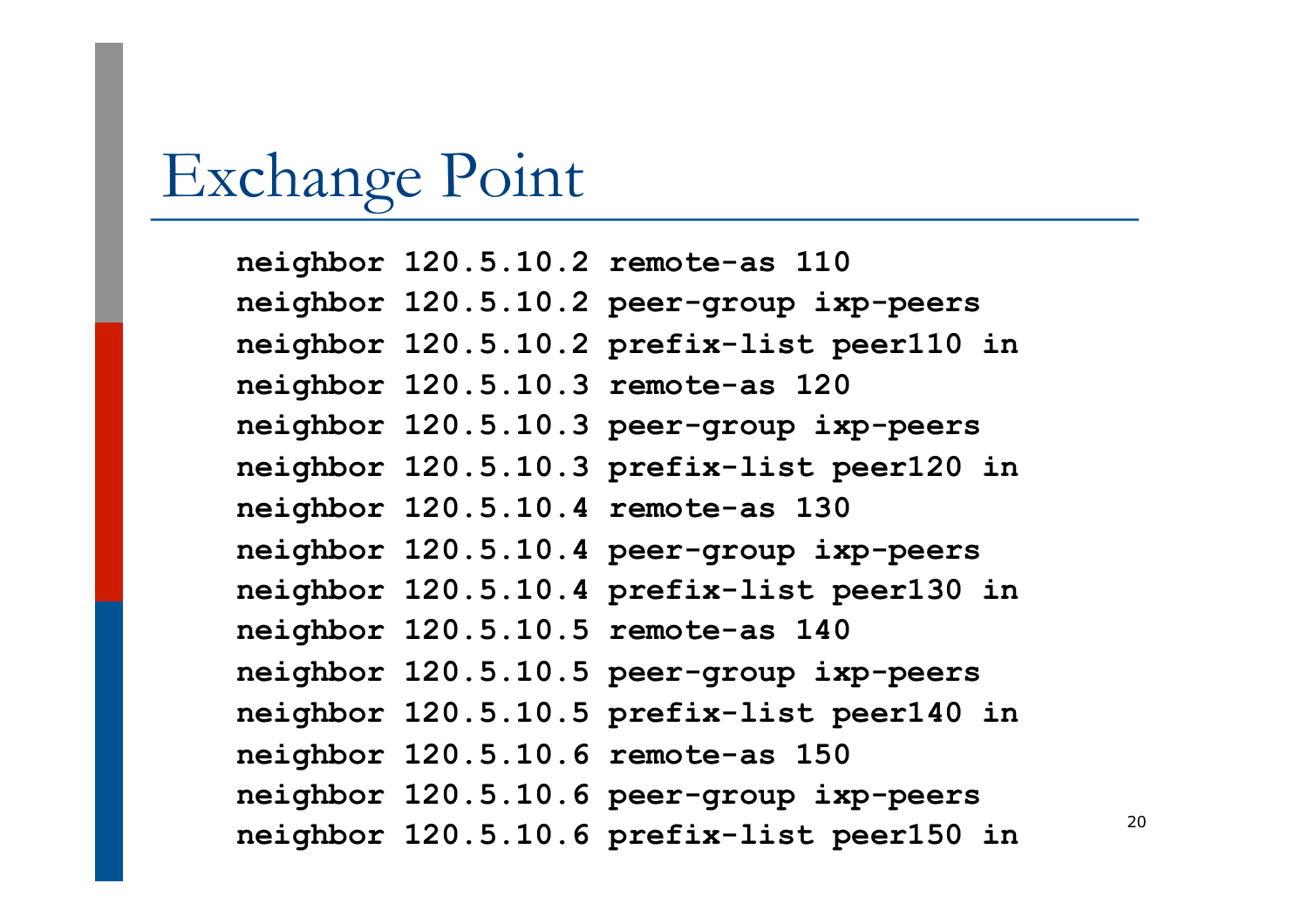```
ip route 121.10.0.0 255.255.224.0 null0 
! 
ip as-path access-list 10 permit ^$ 
ip as-path access-list 10 permit ^200$ 
ip as-path access-list 10 permit ^201$ 
! 
ip prefix-list peer110 permit 122.0.0.0/19 
ip prefix-list peer120 permit 122.30.0.0/19 
ip prefix-list peer130 permit 122.12.0.0/19 
ip prefix-list peer140 permit 122.18.128.0/19 
ip prefix-list peer150 permit 122.1.32.0/19 
! 
route-map set-local-pref permit 10 
 set local-preference 150
```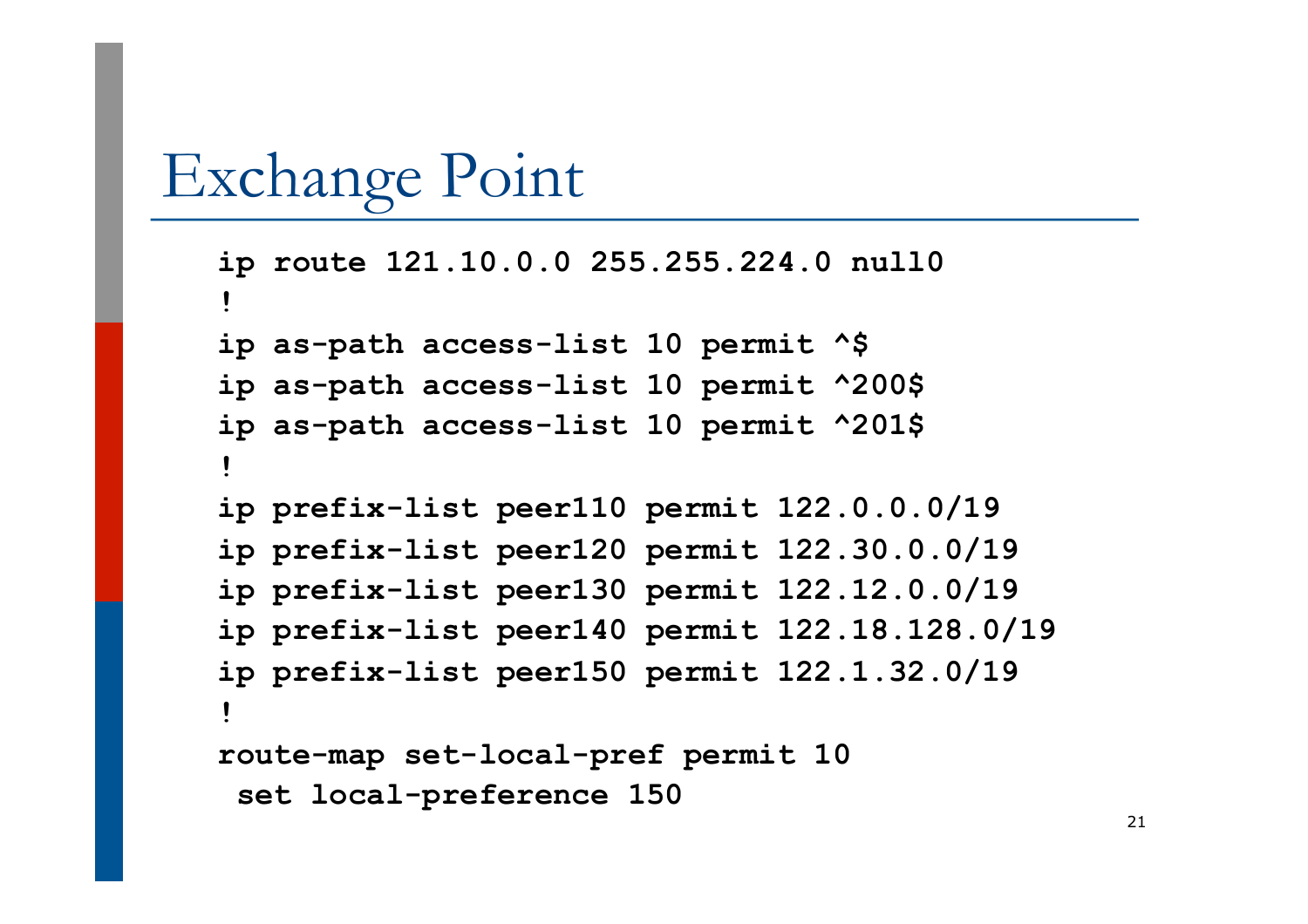$\Box$  Notice the change in router A's configuration

- **Filter-list instead of prefix-list permits local and** customer ASes out to exchange
- **n** Prefix-list blocks Special Use Address prefixes rest get out, could be risky
- p Other issues as previously
- □ This configuration will not scale as more and more BGP customers are added to AS100
	- **n** As-path filter has to be updated each time
	- **n** Solution: BGP communities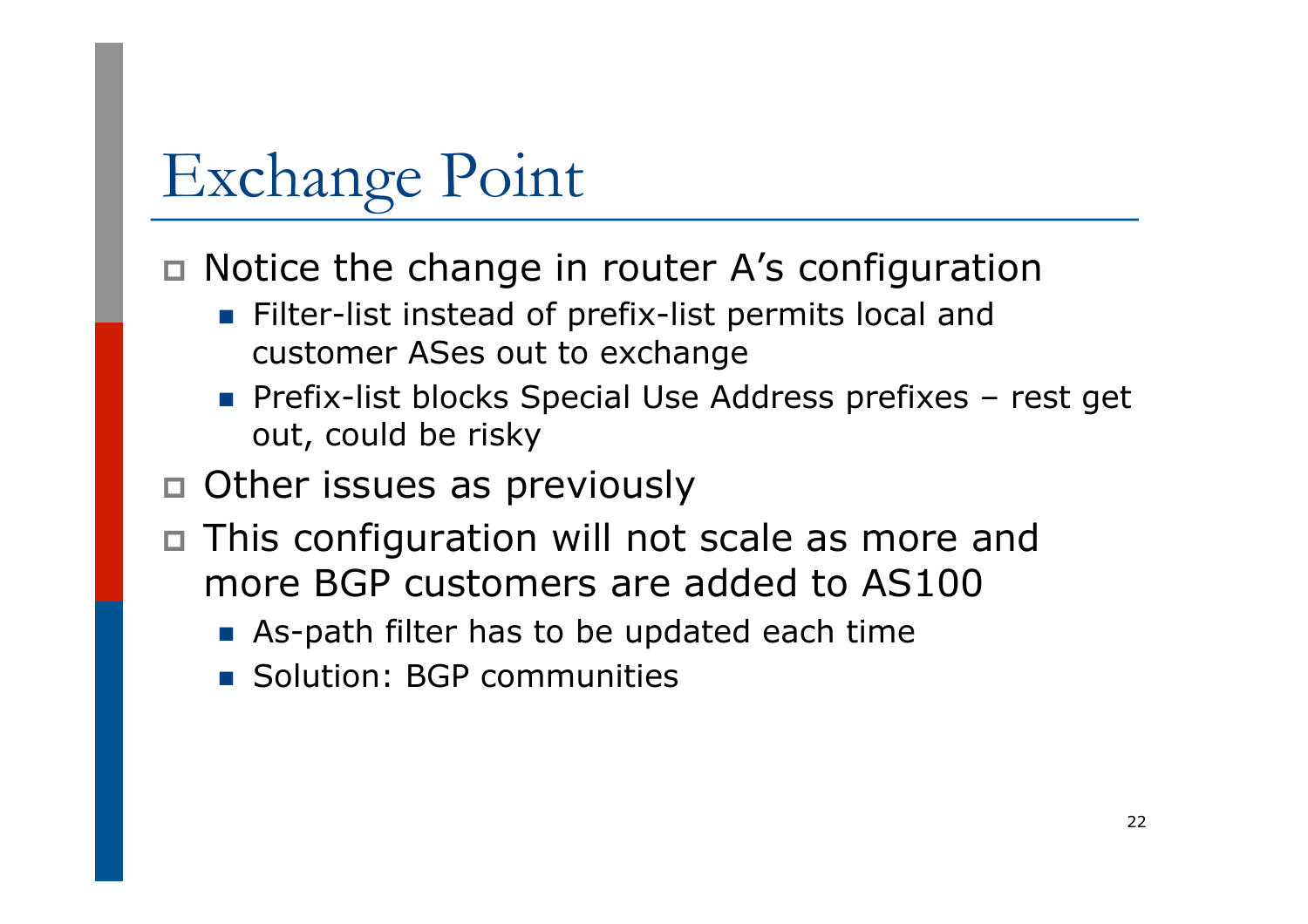# More scalable BGP example

### Exchange Point Configuration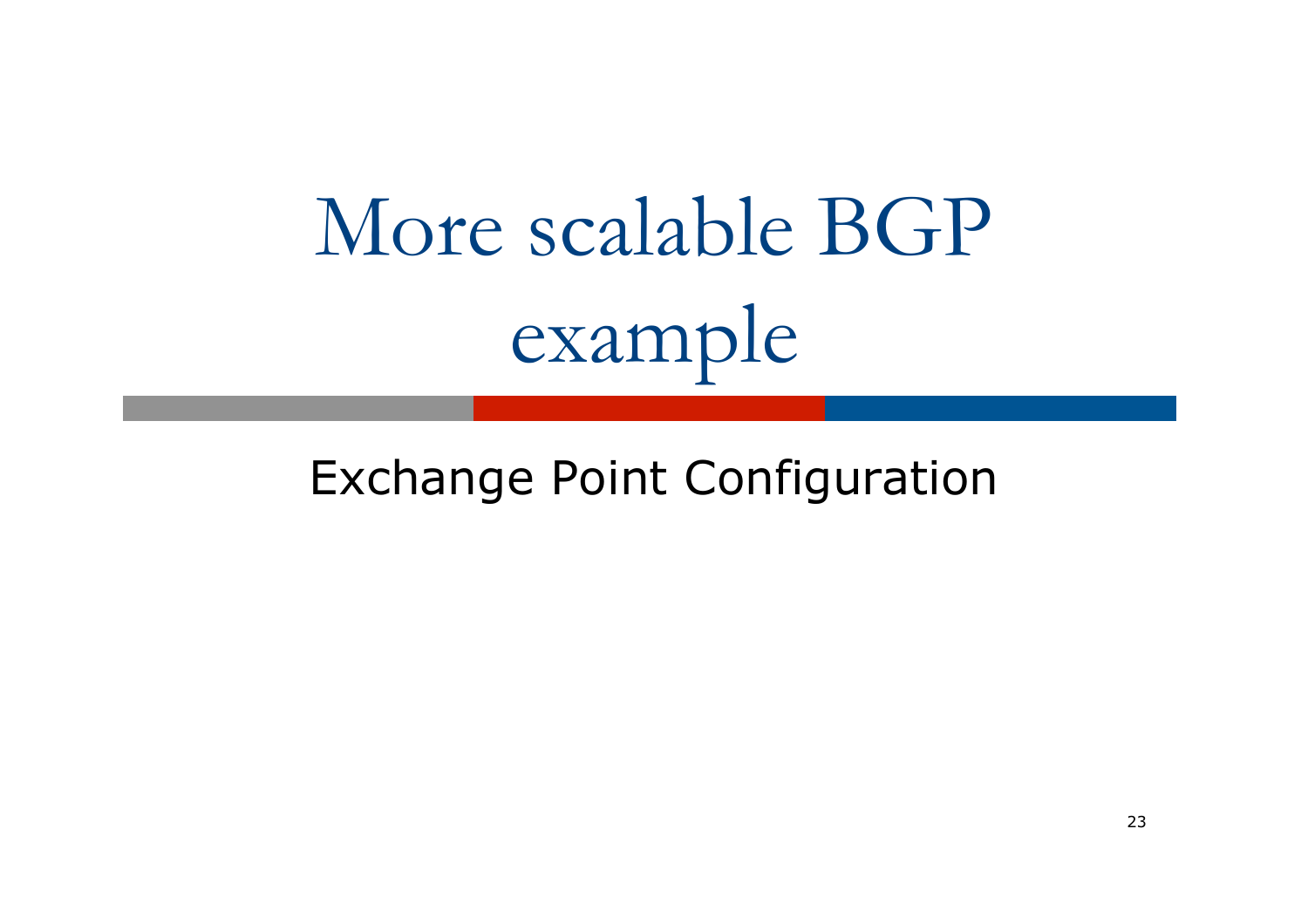# Exchange Point Example (Scalable)

 $\Box$  Exchange point with 6 ASes present

- $\blacksquare$  Layer 2 ethernet switch
- $\Box$  Each ISP peers with the other
	- $\blacksquare$  NO transit across the IXP allowed
	- ISPs at exchange points provide transit to their BGP customers

 $\square$  (Scalable solution is presented here)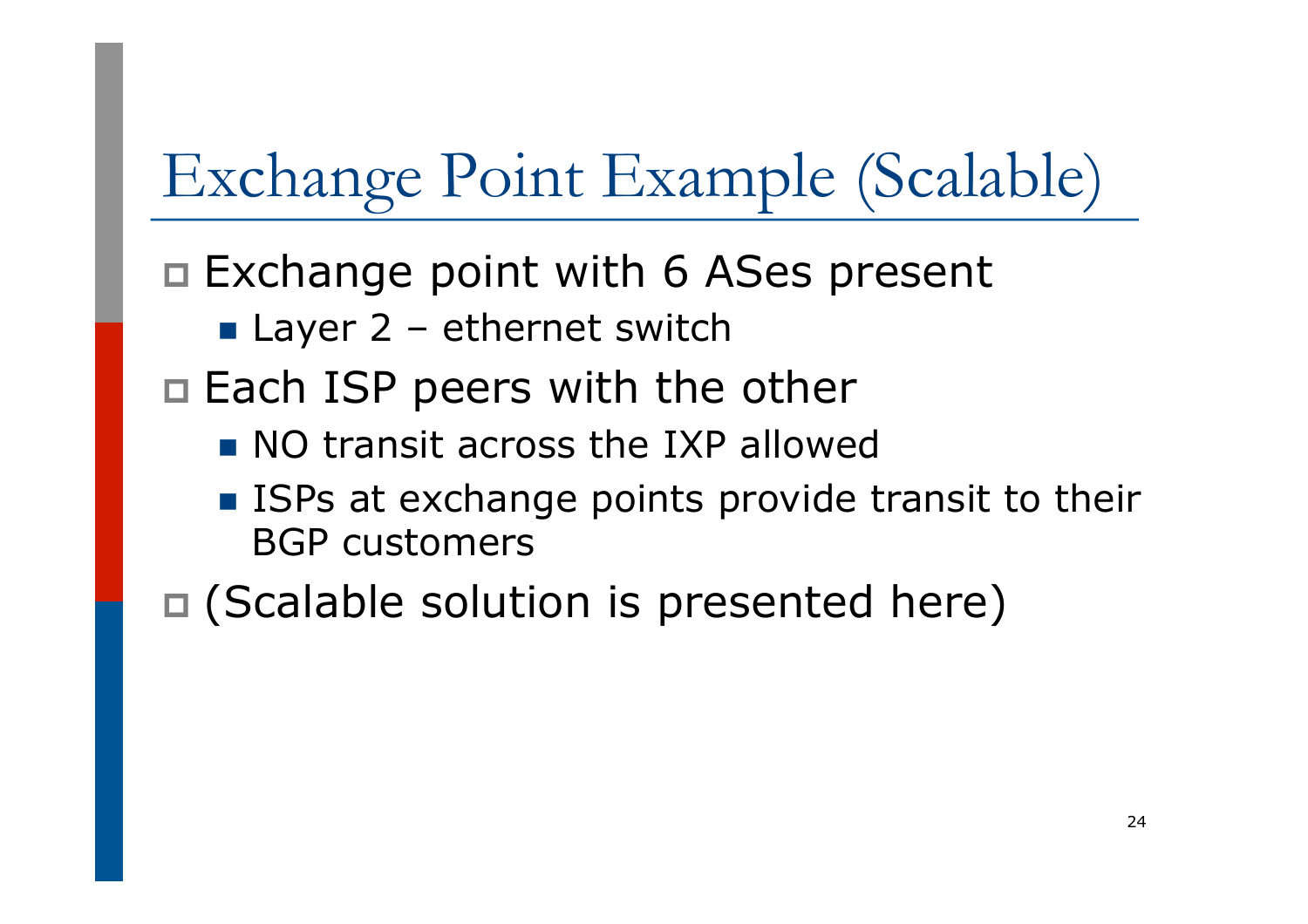

p Each of these represents a border router in a different autonomous system - each ASN has BGP customers of their **OWN** 25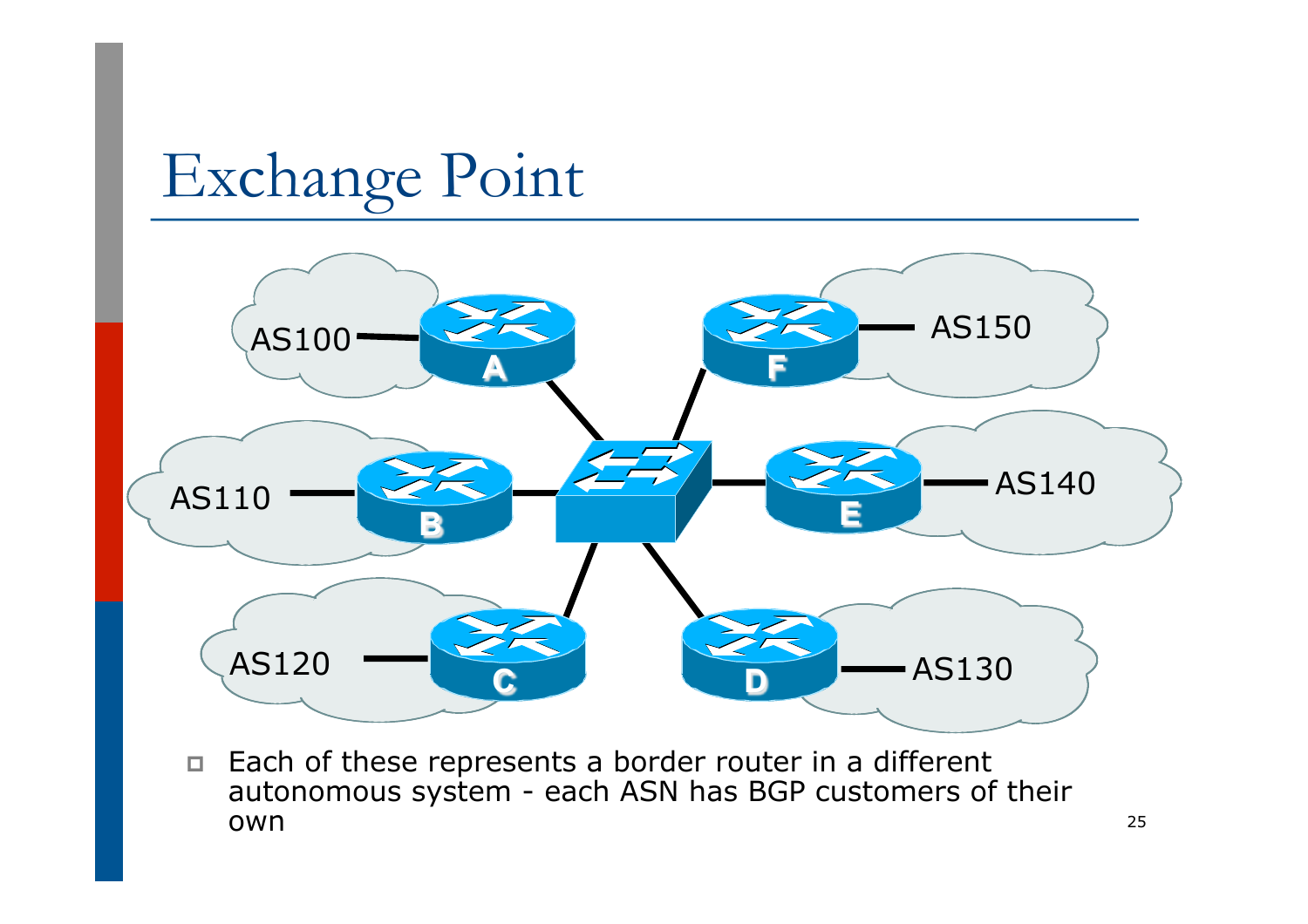# Router configuration

### p Take AS100 as an example

- Has 15 BGP customers, in AS501 to AS515
- $\square$  Create a peer-group for IXP peers
	- All outbound policy to each peer will be the same
- p Communities will be used
	- AS-path filters will not scale well
- p Community Policy
	- $\blacksquare$  AS100 aggregate put into 100:1000
	- All BGP customer aggregates go into 100:1100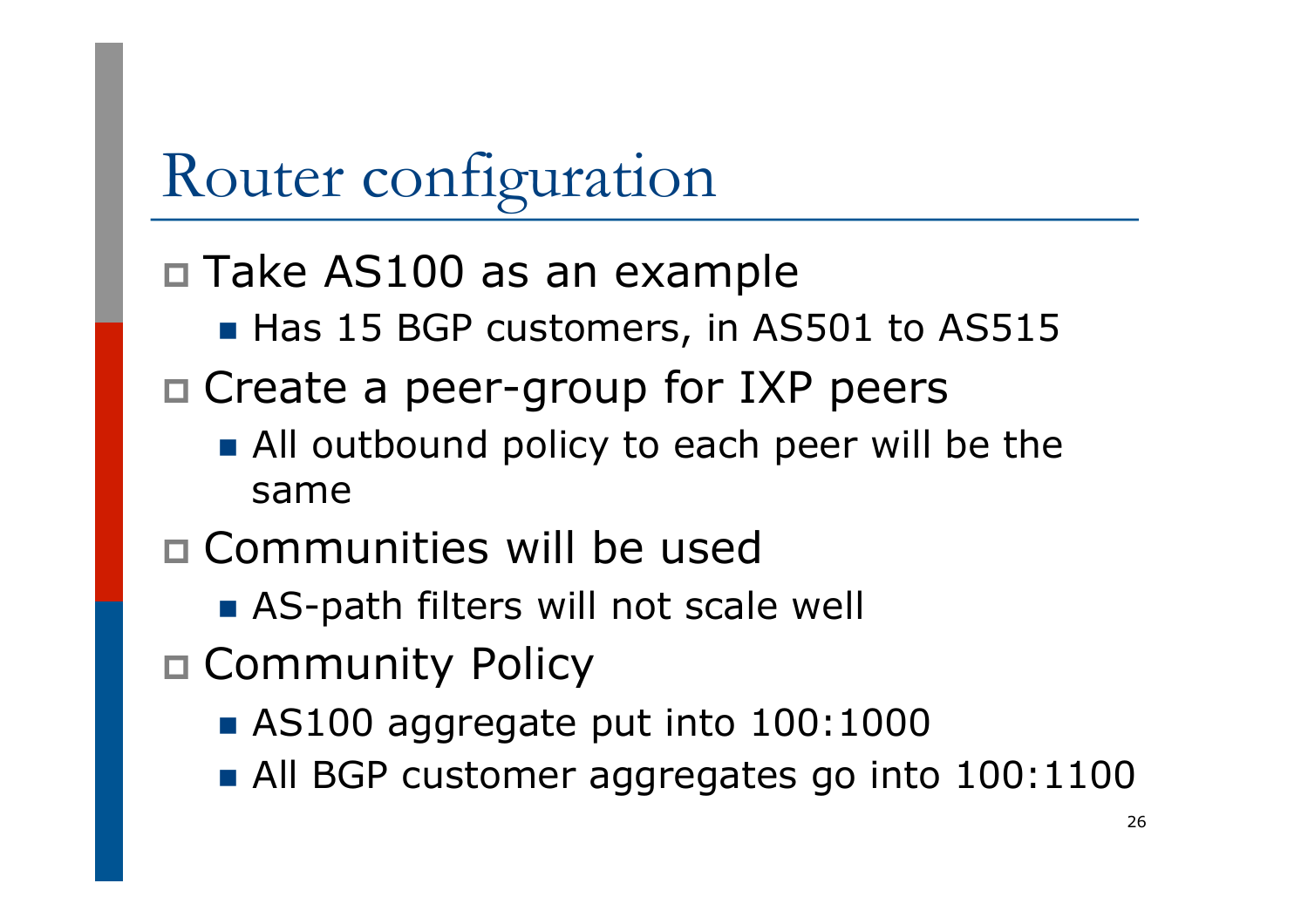# Creating a peer-group & route-map

```
router bgp 100 
  neighbor ixp-peer peer-group 
  neighbor ixp-peer send-community 
  neighbor ixp-peer route-map ixp-peers-out out 
  neighbor ixp-peer route-map set-local-pref in 
! 
ip community-list 10 permit 100:1000 
AS100 aggregate 
ip community-list 11 permit 100:1100 
AS100 BGP customers ! 
route-map ixp-peers-out permit 10 
  match community 10 11 
! 
route-map set-local-pref permit 10 
 set local-preference 150<sup>\leftarrow</sup>
1 Example 20 III Example 20 III Example 20 III Example 20 III Example 20 III Example 20 III Example 20 III Example 20 III Example 20 III Example 20 III Example 20 III EXAMPLE 
                                             Prefixes heard from IXP peers 
                                              have highest preference
```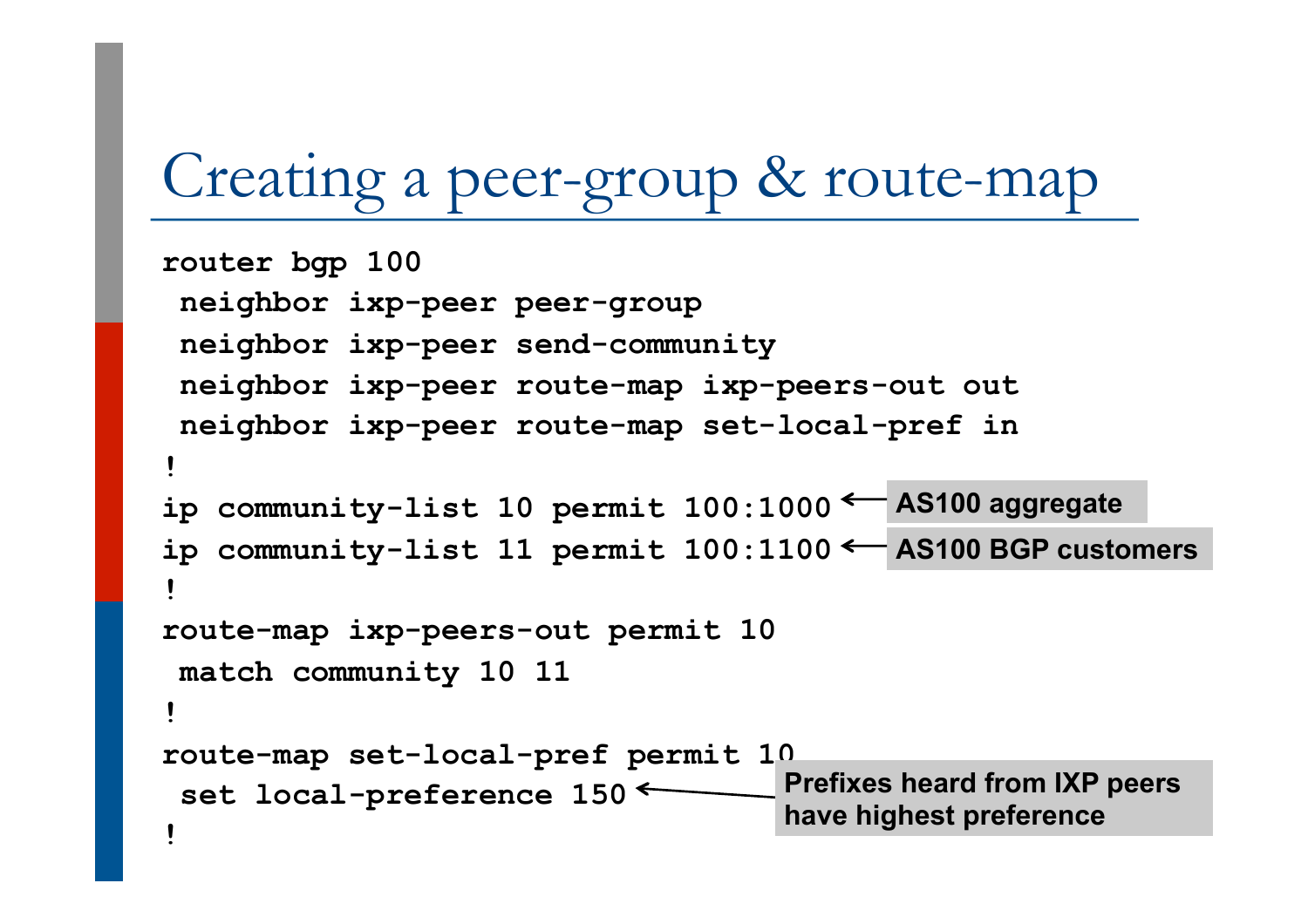# BGP configuration for IXP router

**router bgp 100 neighbor 120.5.10.2 remote-as 110 neighbor 120.5.10.2 peer-group ixp-peer neighbor 120.5.10.2 prefix-list peer110 in neighbor 120.5.10.3 remote-as 120 neighbor 120.5.10.3 peer-group ixp-peers neighbor 120.5.10.3 prefix-list peer120 in**  ...etc

- $\Box$  Remaining configuration is the same as earlier
- $\Box$  Note the reliance again on inbound prefix-lists for peers
	- **n** Peers need to update the ISP if filters need to be changed
	- And that's what the IRR is for (otherwise use email)  $\frac{1}{28}$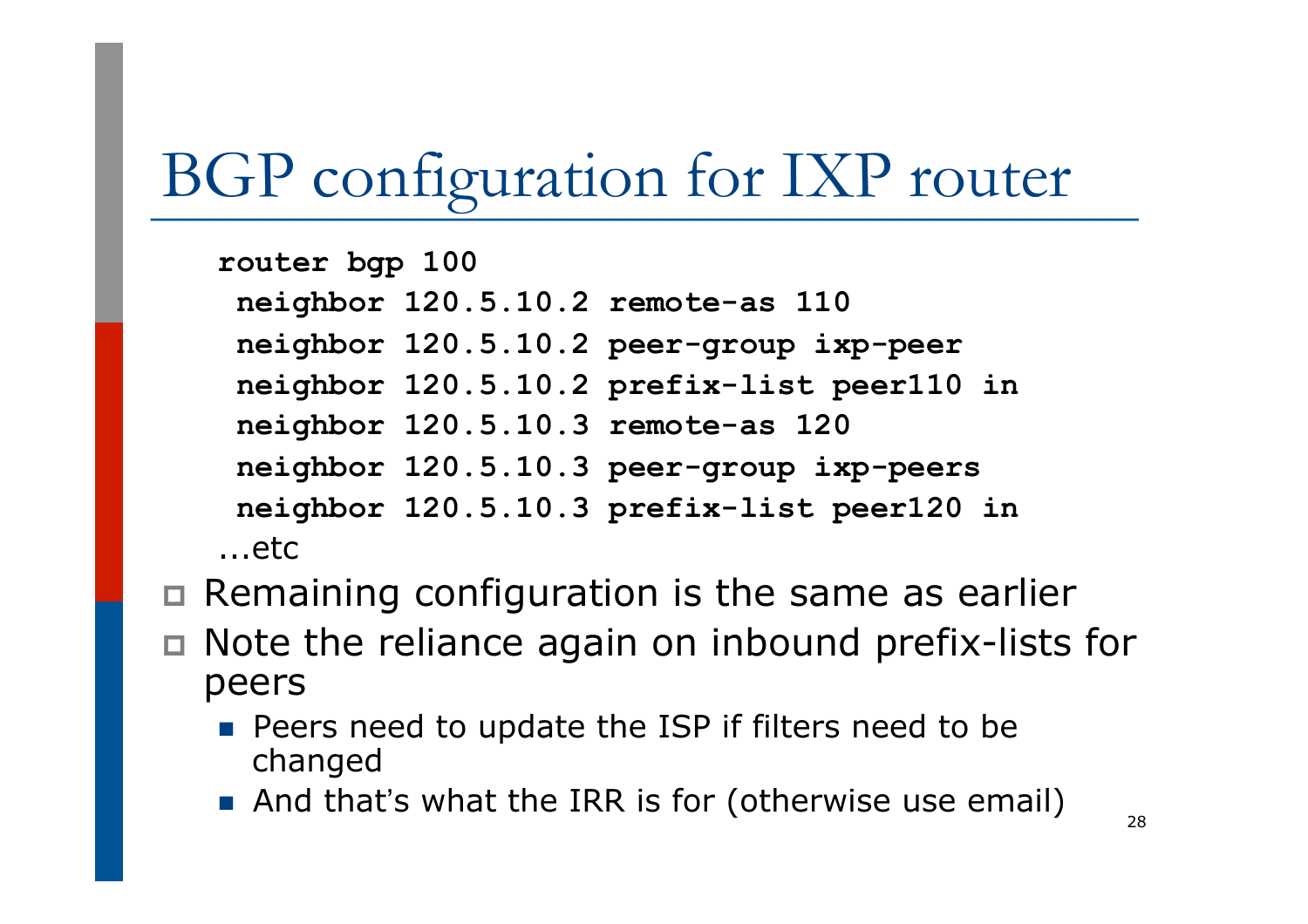# BGP configuration for AS100' s customer aggregation router

```
router bgp 100 
 network 121.10.0.0 mask 255.255.192.0 route-map set-comm 
 neighbor 121.10.4.2 remote-as 501 
 neighbor 121.10.4.2 prefix-list as501-in in 
 neighbor 121.10.4.2 prefix-list default out 
 neighbor 121.10.4.2 route-map set-cust-policy in 
...etc 
! 
route-map set-comm permit 10 
  set community 100:1000 
! 
route-map set-cust-policy permit 10 
  set community 100:1100 
! 
                                       Set community on 
                                       AS100 aggregate 
                                       Set community on 
                                       BGP customer routes
```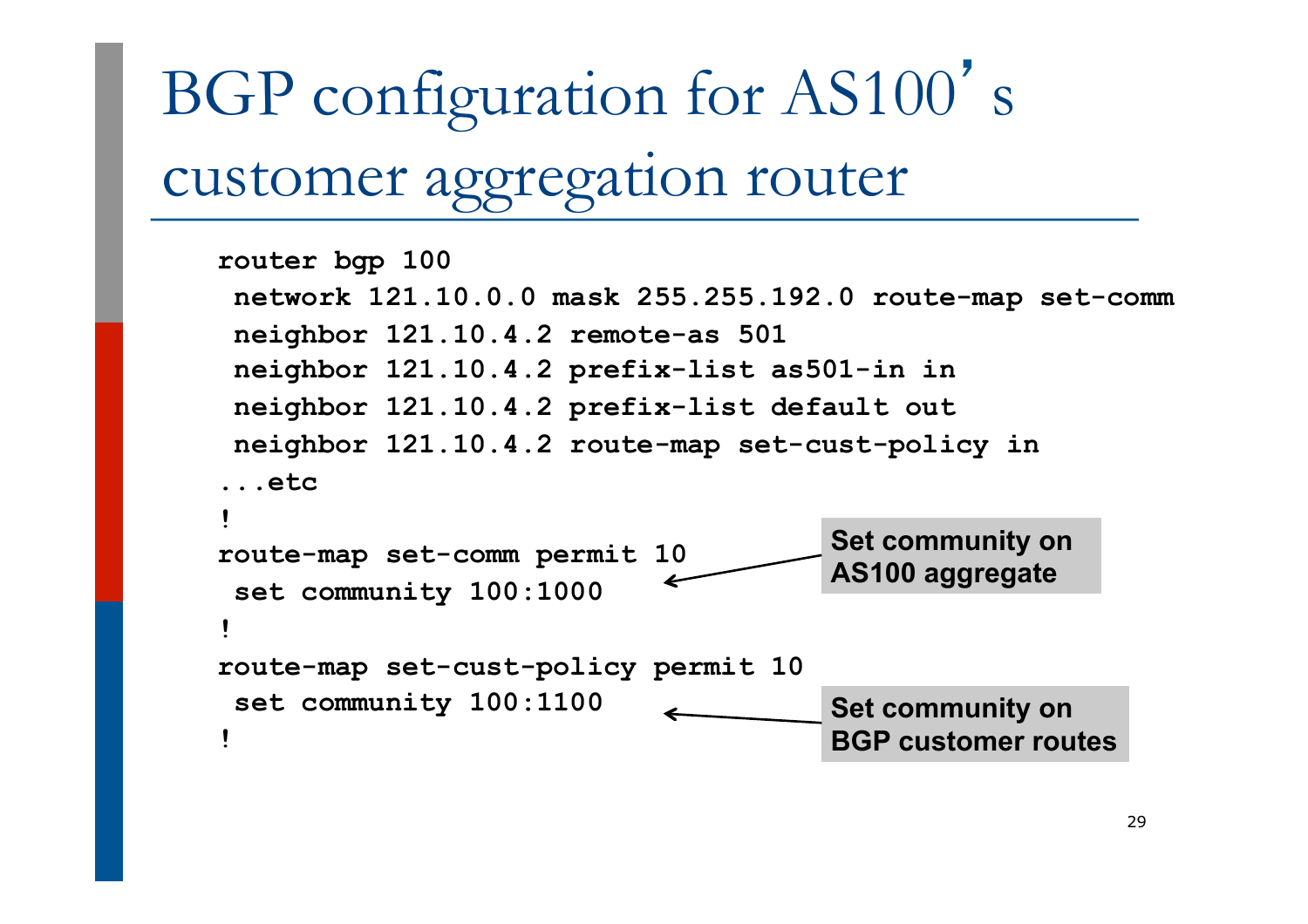# Scalable IXP policy

- □ ISP Community policy is set on ingress
- p ISP now relies on communities to determine what is announced at the IXP
	- No need to update any as-path filters, prefix-lists, &c
- □ If BGP customer announces more prefixes, only the filters at the aggregation edge need to be updated
	- $\blacksquare$  And those new prefixes will automatically be tagged with the community to allow them through to AS100's IXP peers
- p Consult the BGP community presentation for more extensive examples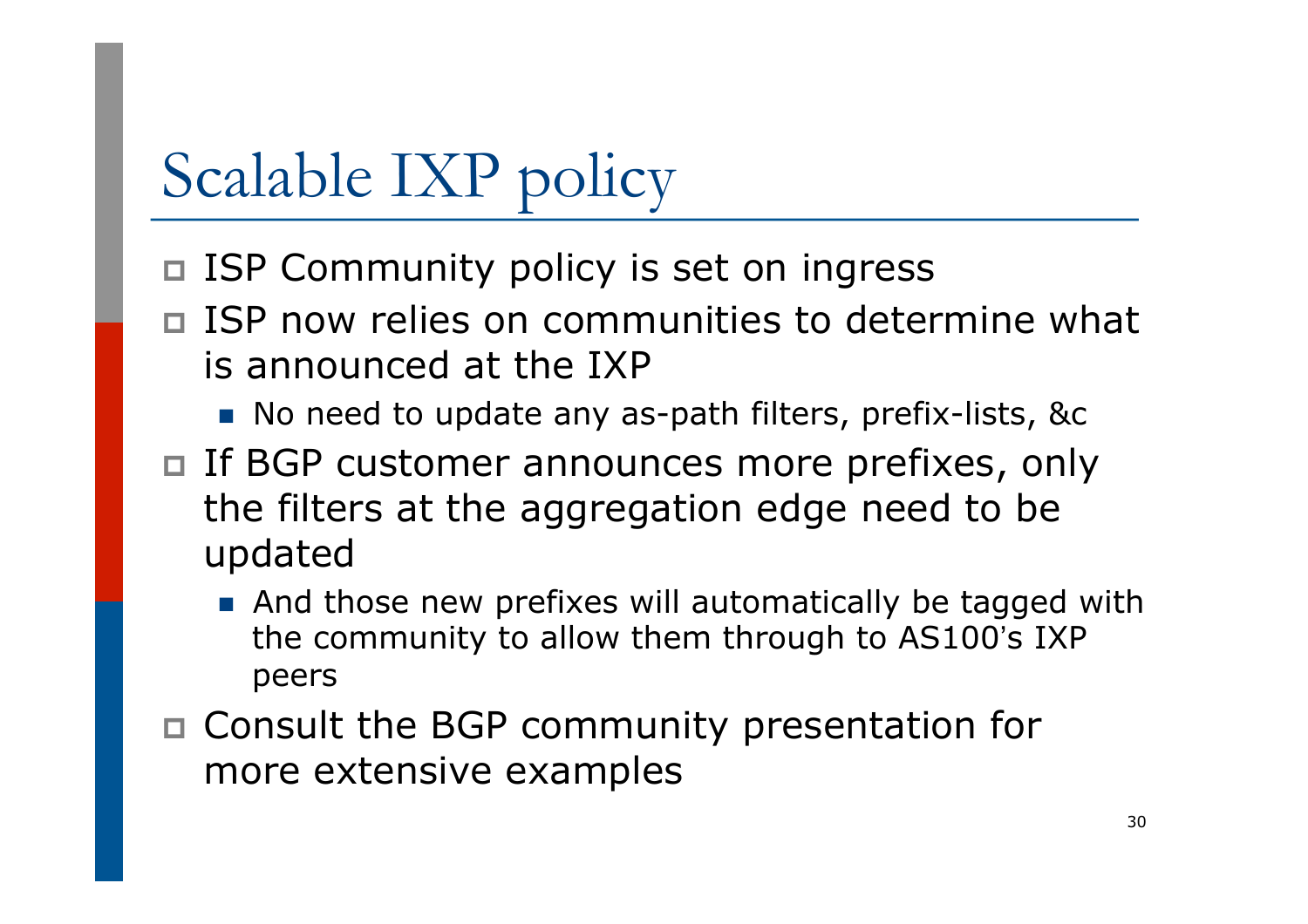# Route Servers

- □ IXP operators quite often provide a Route Server to assist with scaling the BGP mesh
	- **All prefixes sent to a Route Server are usually** distributed to all ASNs that peer with the Route Server
	- **n** (although some IXPs offer ISPs the facility to configure specific policies on their Route Server)
- $\nabla$  BGP configuration to peer with a Route Server is the same as for any other ordinary peer
	- But note that the route server will offer prefixes from several ASNs (the IXP membership who choose to participate)
	- **n** Inbound filter should be constructed appropriately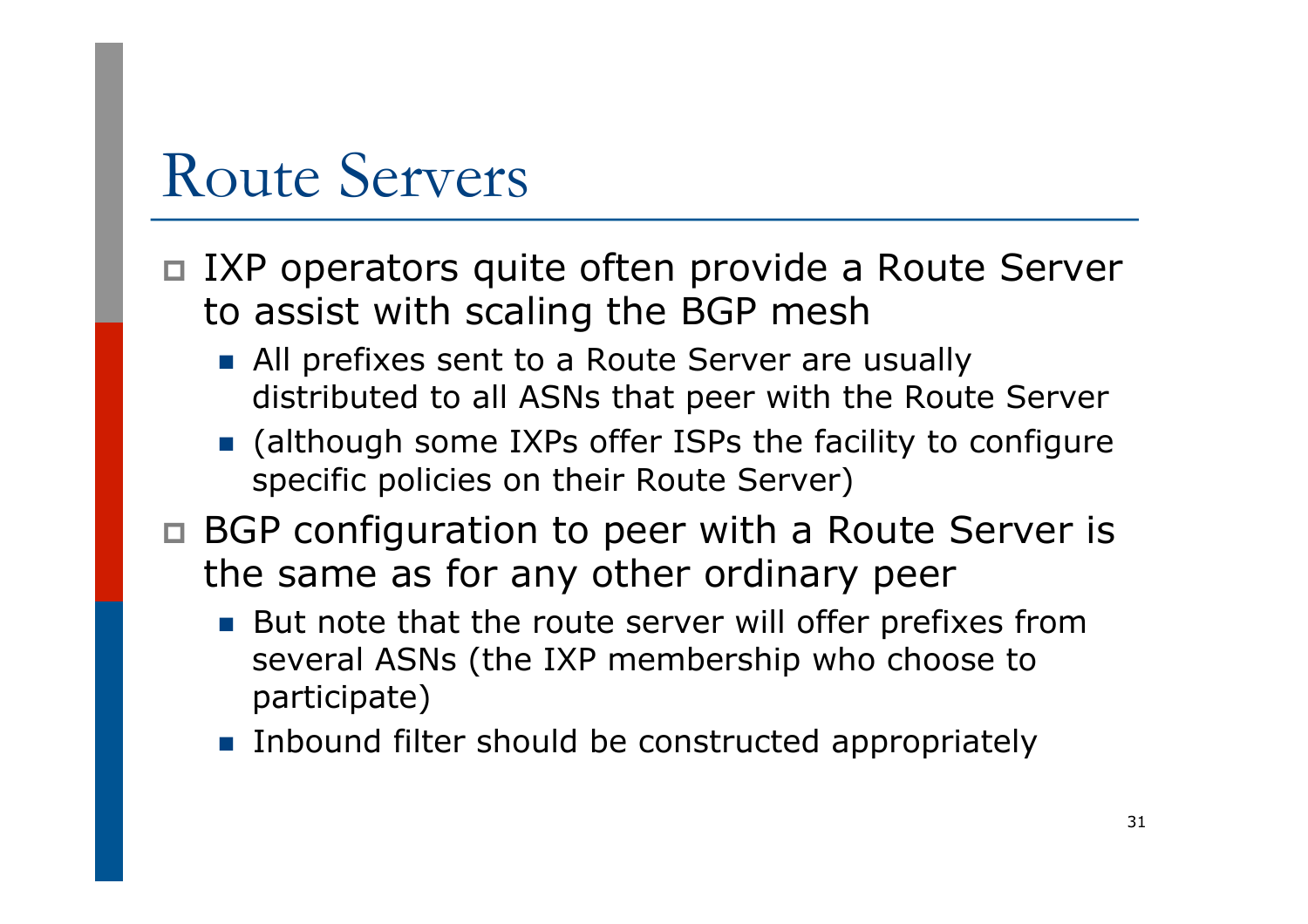# Route Servers

- □ Route Server software suppresses the ASN of the RS so that it doesn't appear in the AS-path
- □ IOS by default will not accept prefixes from a neighbouring AS unless that AS is first in the ASpath

```
router bgp 100 
  no bgp enforce-first-as 
  neighbor x.x.x.a remote-as 65534 
  neighbor x.x.x.a route-map IXP-RS-in in 
  neighbor x.x.x.a route-map ixp-peers-out out
                                       Needed so that IOS can 
                                       receive prefixes without 
                                       AS65534 being first in path
```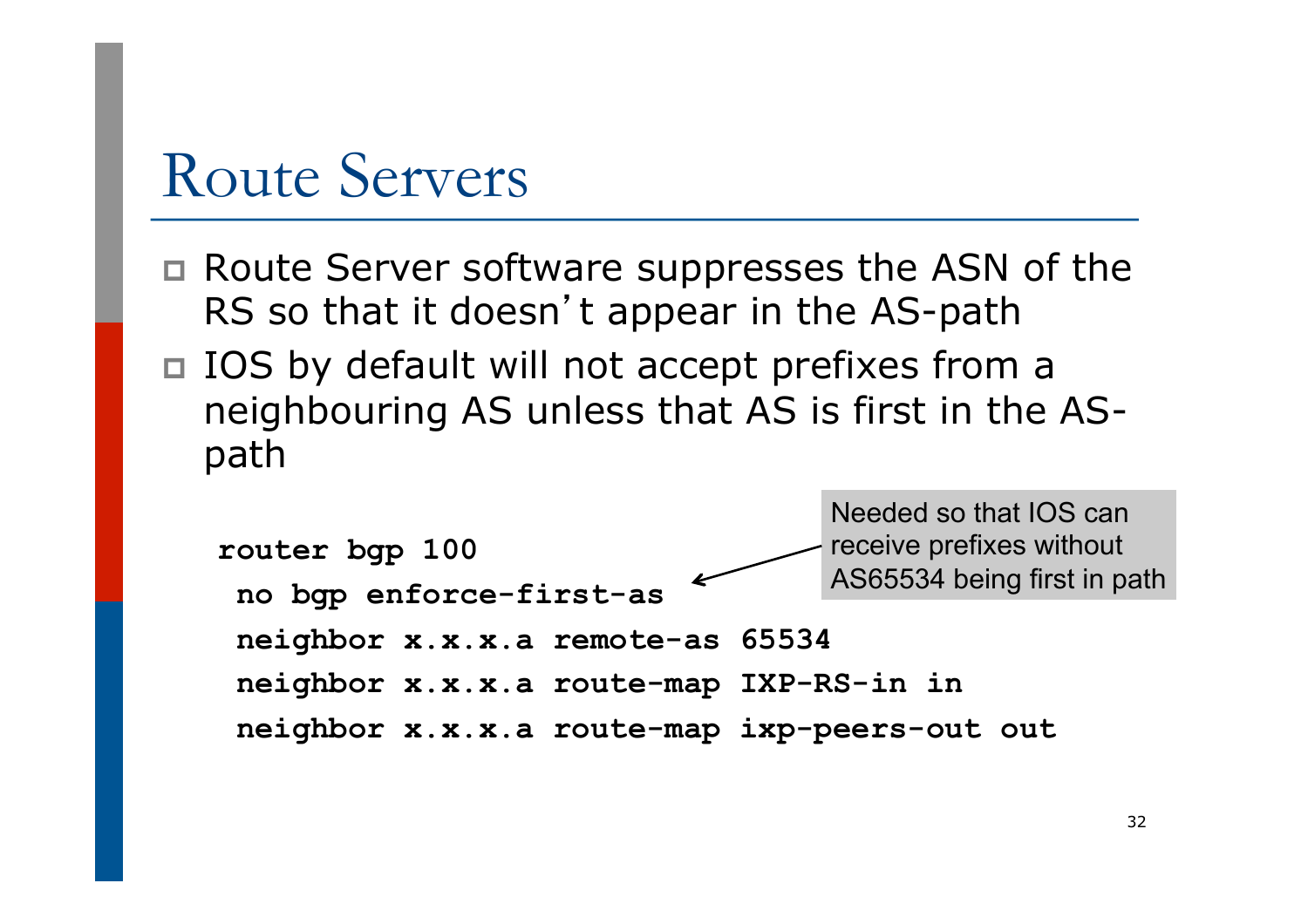

### Exchange Point Configuration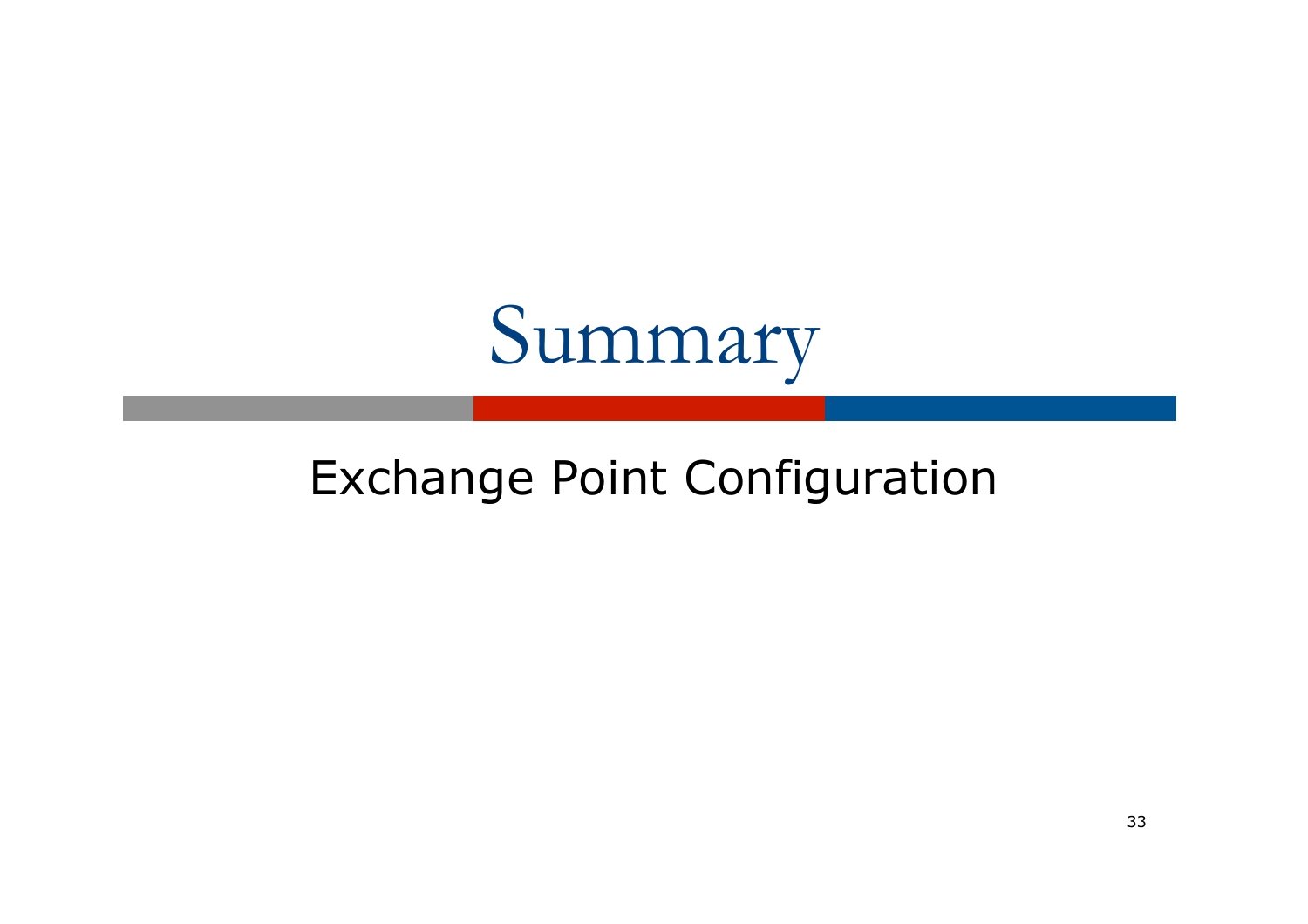# Summary

- □ Ensure that BGP is scalable on your IXP peering router
	- **n** Manually updating filters every time a new customer connects is tiresome and has potential to cause errors
- p Only carry local ASN prefixes and customer routes on the IXP peering router
	- **n** Anything else (e.g. default or full BGP table) has the potential to result in bandwidth theft
- □ Filter IXP peer announcements
	- **n** Inbound use the IRR if maintaining prefix-lists is difficult
	- Outbound use communities for scalability